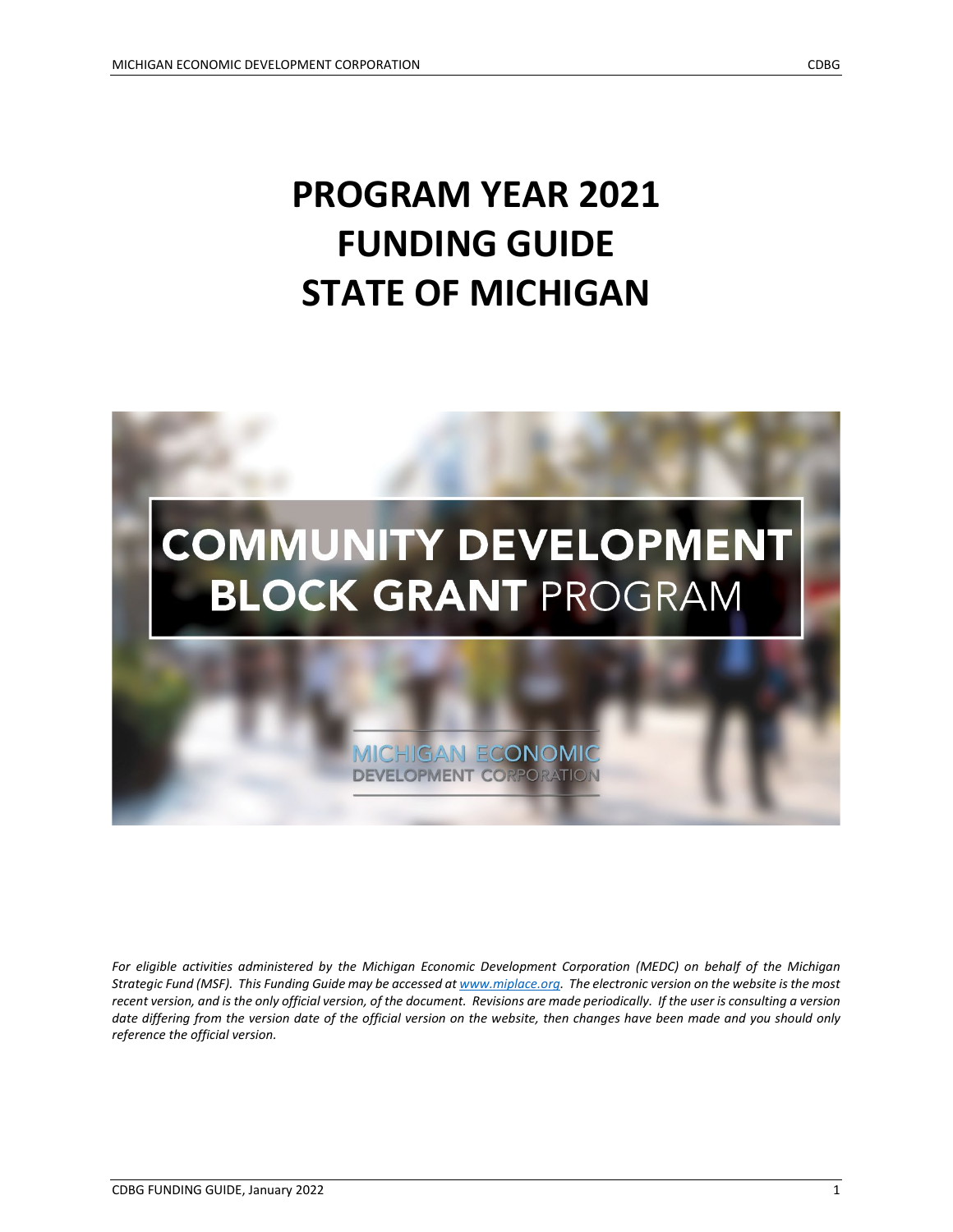# **INTRODUCTION**

The U.S. Department of Housing and Urban Development (HUD) allocates Community Development Block Grant (CDBG) funding to the State of Michigan, through the Michigan Strategic Fund (MSF) with assistance from the Michigan Economic Development Corporation (MEDC), for further distribution to eligible Units of General Local Government (UGLGs) to carry out MSF-approved activities. For a complete summary of approved program uses, refer to Michigan Consolidated Plan. Throughout this document, all references to CDBG Funds or CDBG Program refer to the State allocation to the MSF.

# **ELIGIBLE APPLICANTS**

CDBG program funds are used to provide grants and loans to UGLGs, usually with populations under 50,000 (referred to as "non-entitlement jurisdictions"), in support of economic or community development projects. Project proposals are considered and evaluated continuously based upon this Funding Guide. The following are eligible applicants:

- **Small cities**, **townships**, **and villages** less than 50,000 in population.
- **Non-urban counties**
- **Projects Occurring in Entitlement Areas**. There are projects where it is more practical and feasible for a CDBG activity to occur within the boundaries of an ineligible applicant (see list below); however, it will significantly benefit a non-entitlement area. The MEDC will only consider a project with elements occurring in an entitlement area if there is an eligible UGLG and the entitlement community makes a meaningful contribution to the project. Meaningful contribution is a direct cash match to the State CDBG funds of 10% or more. This match requirement would be in addition to the required match for the project.

*For example, a company is planning to locate near the border of an ineligible city but within the township. Infrastructure improvements are needed within the ineligible community to allow for this expansion. The project has elements within the entitlement area, but the County is an eligible UGLG and will receive significant benefit.*

## **INELIGIBLE APPLICANTS**

The following **counties and their respective UGLGs** are **not** eligible to directly apply or directly receive CDBG Funds unless they can provide documentation that they have opted out of their direct HUD allocation and were accounted for in the State's current formula allocation:

| <b>Genesee County</b> | Oakland County   |
|-----------------------|------------------|
| Kent County           | Washtenaw County |
| Macomb County         | Wayne County     |

The following **Michigan cities** are **not** eligible to directly apply or directly receive CDBG Funds:

| <b>Battle Creek</b>  | Kalamazoo        | <b>Niles</b>         |
|----------------------|------------------|----------------------|
| Bay City             | Lansing          | <b>Norton Shores</b> |
| <b>Benton Harbor</b> | Midland          | Portage              |
| East Lansing         | Monroe           | Port Huron           |
| Holland              | Muskegon         | Saginaw              |
| Jackson              | Muskegon Heights |                      |

**Indian tribes** eligible for assistance under Section 107(a)(7) of the **Housing and Community Development Act (HCDA)\*** are **not eligible** to directly apply for or directly receive CDBG Funds, but an eligible county or township may apply for CDBG Funds for projects located on Indian reservations if the UGLG has the legal authority to fund such projects on Indian reservations and Indian preference is not provided.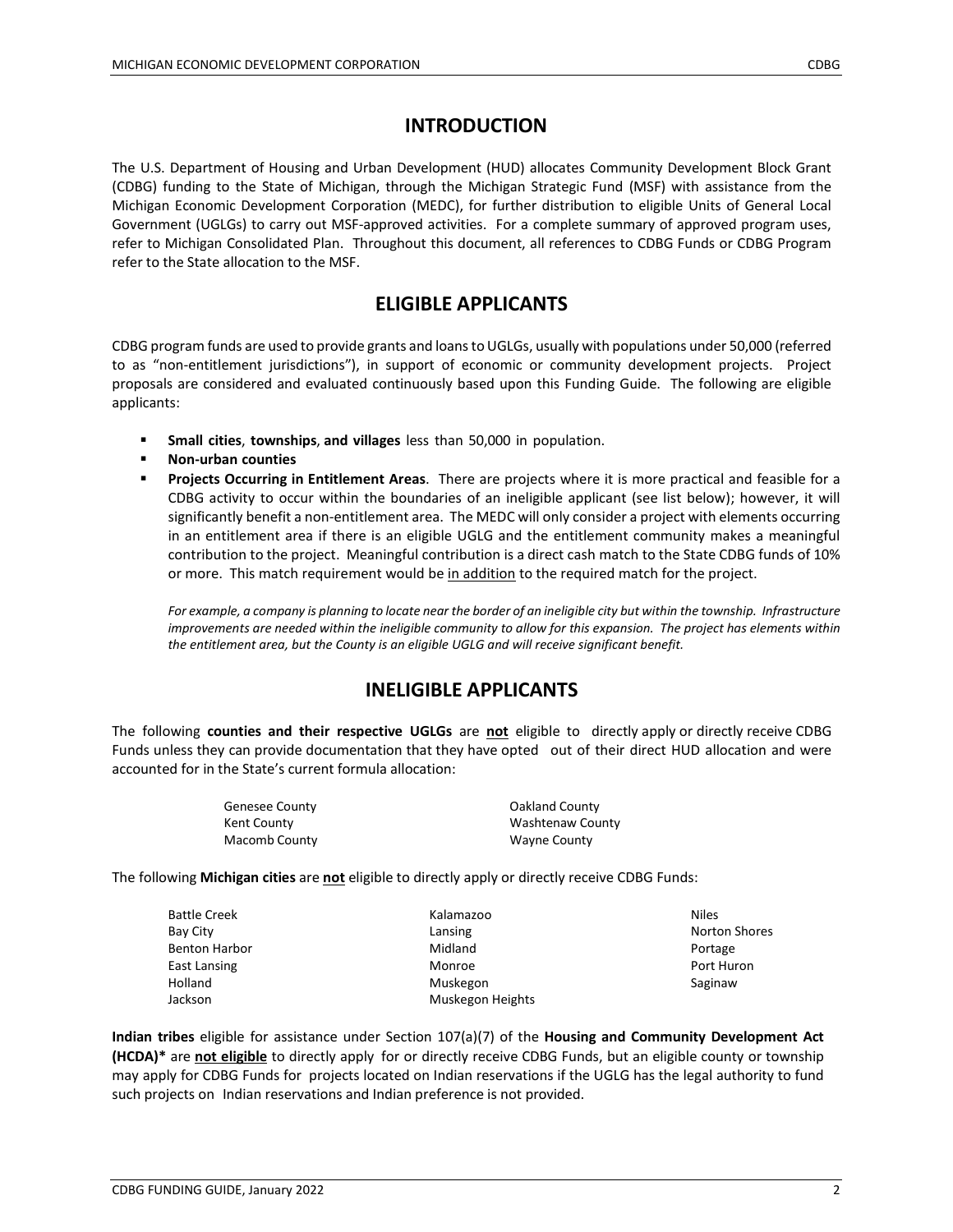#### **NATIONAL OBJECTIVE REQUIREMENTS**

Under the CDBG Program, all projects **must meet one** of the following National Objectives and the statutorily mandated requirements to be considered for funding:

- 1. **BENEFIT PERSONS OF LOW AND MODERATE INCOME (LMI)\***. As defined by Section 104(b)(3) of the HCDA and 24 CFR 570.483, the activities will benefit persons of LMI as set forth below:
	- a. **LMI Area Benefit\* (LMA) Projects** must provide benefit to the entire UGLG identified as LMI Communities, where at least 51% of the residents are LMI persons. See, the Michigan CDBG Program Low-Moderate [Income Community Customer List](https://www.miplace.org/programs/community-development-block-grant/) located in the Documents & Links section. In setting priority for funding, Community Development, within the MEDC, has defined a "traditional downtown" or "traditional commercial corridor" as a grouping of 20 or more contiguous commercial parcels, containing buildings of historical or architectural significance.

**LMI Limited Clientele\*** is another way to qualify specific activities under the LMI benefit national objective. Under this category, 51 percent of the beneficiaries of an activity must be LMI persons. Activities in this category provide benefits to a specific group of persons rather than everyone in an area. It may benefit persons without regard to their residence, or it may be an activity that provides a benefit to only particular persons within a specific area. With respect to determining the beneficiaries of activities as LMI and qualifying under the limited clientele category, activities must benefit a clientele that is generally presumed by HUD to be principally LMI. This presumption covers abused children, battered spouses, elderly persons, severely disabled adults, homeless persons, illiterate adults, persons living with AIDS and migrant farm workers.

**LMI Job Creation Projects** must result in **job creation\*** or retention where at least 51% of the **jobs\*** are made available to, or held by, LMI persons. Very low, low, and moderate-income limits are defined each year by HUD, and identify household income levels by household size. Typically, the moderate- income level is 80% of the county median family income and is based on the income level of the household and not the individual filling the job. For job creation projects, the very low, low, and moderate-income requirement is applied at the time of hire. Job creation only refers to new jobs or jobs to the company and the United States. Jobs are not counted unless they are hired after the effective date of the grant agreement.

**Ineligible jobs** include, but are not limited to, construction jobs, temporary jobs, transferred jobs and layoff recalls.

**For job creation**, the business must also provide HUD-required information as outlined in the **Income Certification form\*** to be completed by new hires and the **Job Creation Summary Report\***.

**Seasonal jobs** may be considered to be permanent only if the season is long enough for the job to be considered as the employees' principal occupation. Only those jobs, which are created, or retained, within the grant project period, will be considered in meeting the National Objective and screening guidelines.

**"Anti-Pirating" of Jobs\***. Section 588 of the Quality Housing and Work Responsibility Act of 1998 prohibits States and UGLGs from using CDBG funds for employment relocation activities or "job pirating".

b. **LMI Housing (Rental Rehabilitation) Projects** are those rehabilitation activities of vacant/substandard rental units or conversion of vacant unoccupied space to rental units of which 51% of total units will be occupied by LMI households upon completion. Rental units must be occupied by LMI households at affordable rents. See **Rental Rehabilitation Occupancy\*** definition in Appendix. LMI household means a household having an income equal to or less than the Section 8 low-income limits established by HUD. This distinction is very important because there can be situations where the persons residing in an assisted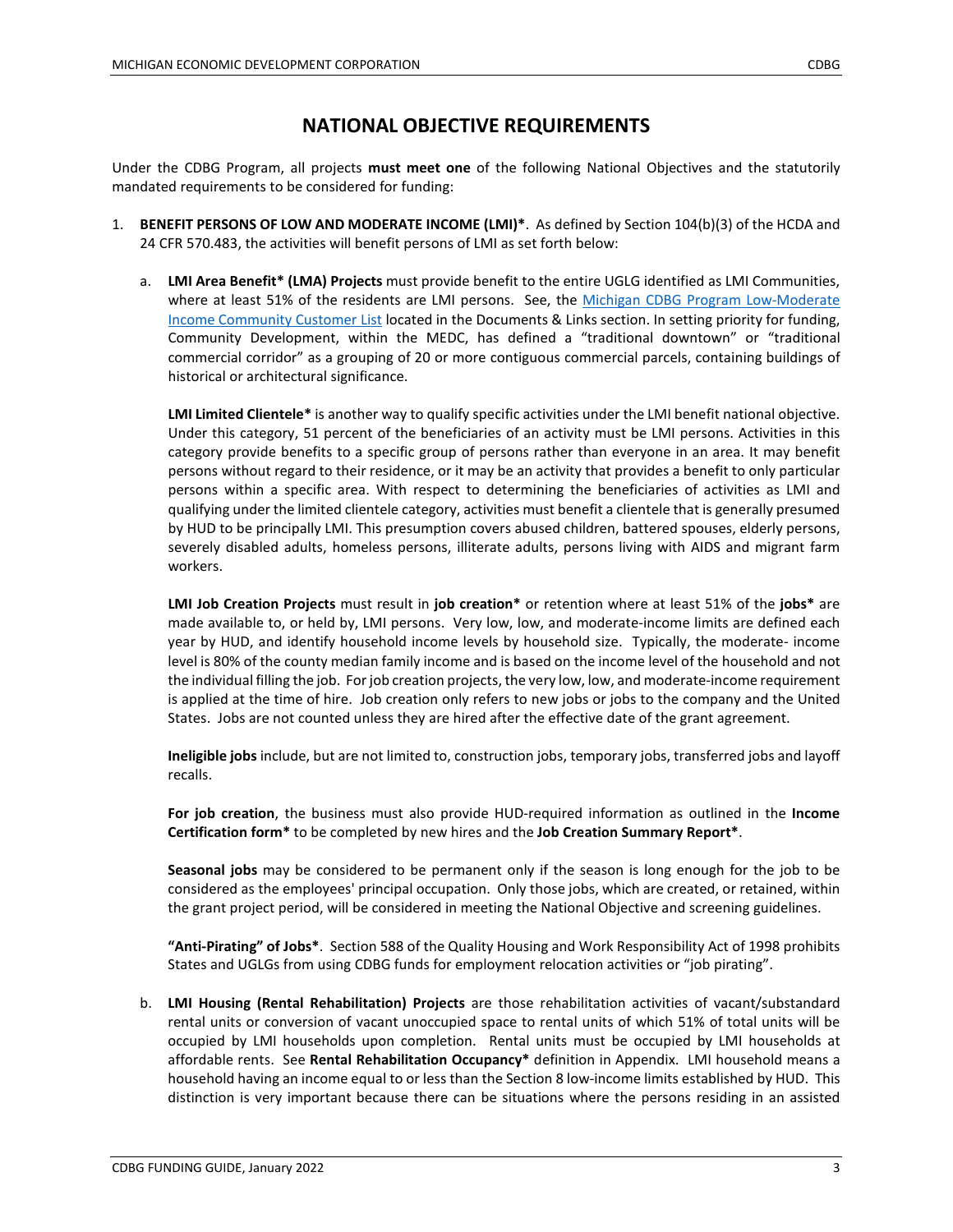housing unit are not all members of the same family. Compliance with the LMI benefit national objective is based on the initial occupancy of the rental unit following the completion of the CDBG assisted work. Income eligibility must be determined prior to lease signing, with new leases requiring a minimum duration of one year and LMI household income verification being completed for five years by the applicant community.

Rehabilitation of *existing* rental units is limited to units that are;

- 1. vacant one year **prior** to submitting intake materials to MEDC staff; and,
- 2. certified as substandard by a registered building inspector.

Substandard housing is not just housing that's unattractive or outdated, it is housing that poses a risk to the health, safety or physical well-being of its occupants, neighbors, or visitors. Substandard housing increases risk of disease, crime, social isolation and poor mental health.

**For Substandard**, the UGLG must provide certification from a registered building inspector that all units in the scope of work are dilapidated and/or dangerous and meet one or more of the criteria below:

- (1) Does not have operable indoor plumbing;
- (2) Does not have a flush toilet inside the unit for the exclusive use of a family;
- (3) Does not have a bathtub or shower inside the unit for the exclusive use of a family;
- (4) Does not have electricity, or has inadequate or unsafe electrical service;
- (5) Does not have a safe or adequate source of heat; or
- (6) Should, but does not, have a kitchen.

At a minimum, **Housing Quality Standards (HQS)\*** established in 24 CFR SEC. 982.401 or locally adopted building and housing codes, standards and ordinances must be followed, whichever is higher will be required. Projects must demonstrate that there is a fair and equitable distribution of units. All units affordable and market rate should be of the same quality and size throughout the building. Units will have no size requirement but will be determined by what is appropriate for the local housing market demonstrated by a housing study, local plans or other similar documentation.

Building structure will need to be determined and documented structurally sound prior to CDBG funding rehabilitation by licensed building inspector/qualified individual.

Davis-Baconwages apply toall housing projects with eight or more units. Projects that include efficiency apartments or owner-occupied residential units are not eligible for CDBG funding.

- 2. **PREVENTION OR ELIMINATION OF SLUMS OR BLIGHT\***. As defined by 24CFR 570.483, these activities will aid in the prevention or elimination of slums or blight and are qualified on an area basis or spot basis (see Blight in Appendix).
	- a. For **Area Blight**, the area must be designated as a slum or blighted area by the UGLG through a resolution and must meet the definition of a slum, blighted, deteriorated, or deteriorating area under a State or local ordinance.
	- b. For **Spot Blight**, the UGLG can qualify a building as blighted through a letter/report summarizing conditions and how the project will eliminate those conditions and/or identifying those elements required to be added to the building in order for the project to receive a certificate of occupancy. The letter/report must come from a registered licensed building inspector, licensed or certified local building official/code enforcement officer or licensed third-party building contractor. The letter/report must include:
		- a. the definition of blight as defined in a local ordinance, or the Brownfield Redevelopment Financing Act 381 of 1996, MCL 125.2652 (c) (i) - (iv);
		- b. the reasoning for that determination; and,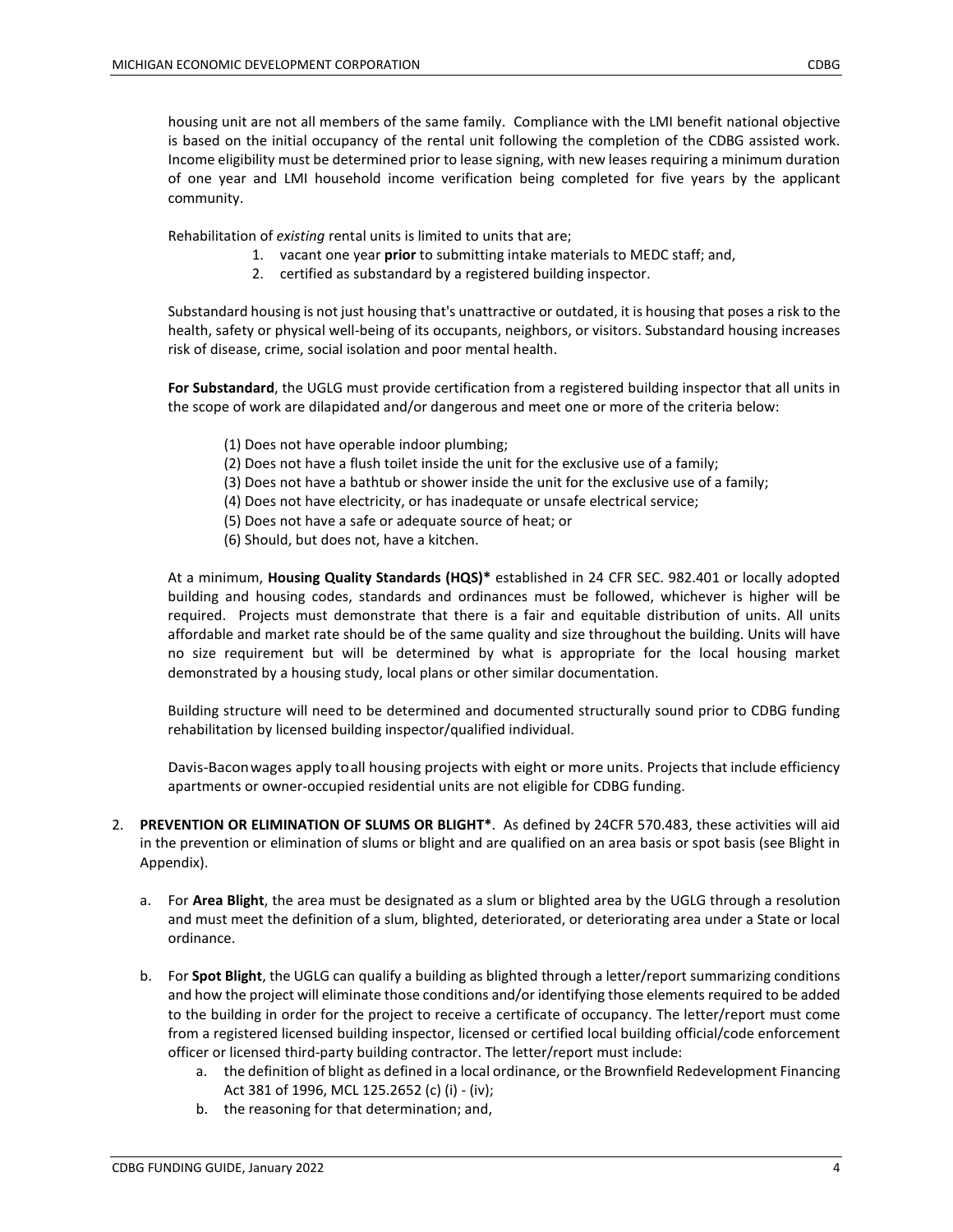c. how the proposed project will eliminate the blight causing elements specifically called out in the inspector's letter.

Commercial space included in a CDBG project will need to meet all "white box" standards as defined in this Funding Guide. Exceptions may be considered with consultation and approval by CDBG management.

3. **URGENT NEED\*** The activities are designed to meet other community development needs having a particular urgency because existing conditions pose a serious and immediate threat to the health or welfare of the community which are of recent origin or which recently became urgent, where the community is unable to finance the activity on its own and where other financial resources are not available to meet such needs, as defined by 24 CFR 570.483.

Urgent Need projects are only supported by the MEDC when the projects have a larger regional or statewide impact and a declaration of a State of Emergency has been issued.

All grantees will be required to comply with all current and newly adopted reporting requirements, including all items necessary to document compliance within the Integrated Disbursement and Information System (IDIS).

**" \* " next to a word references a definition in Appendix**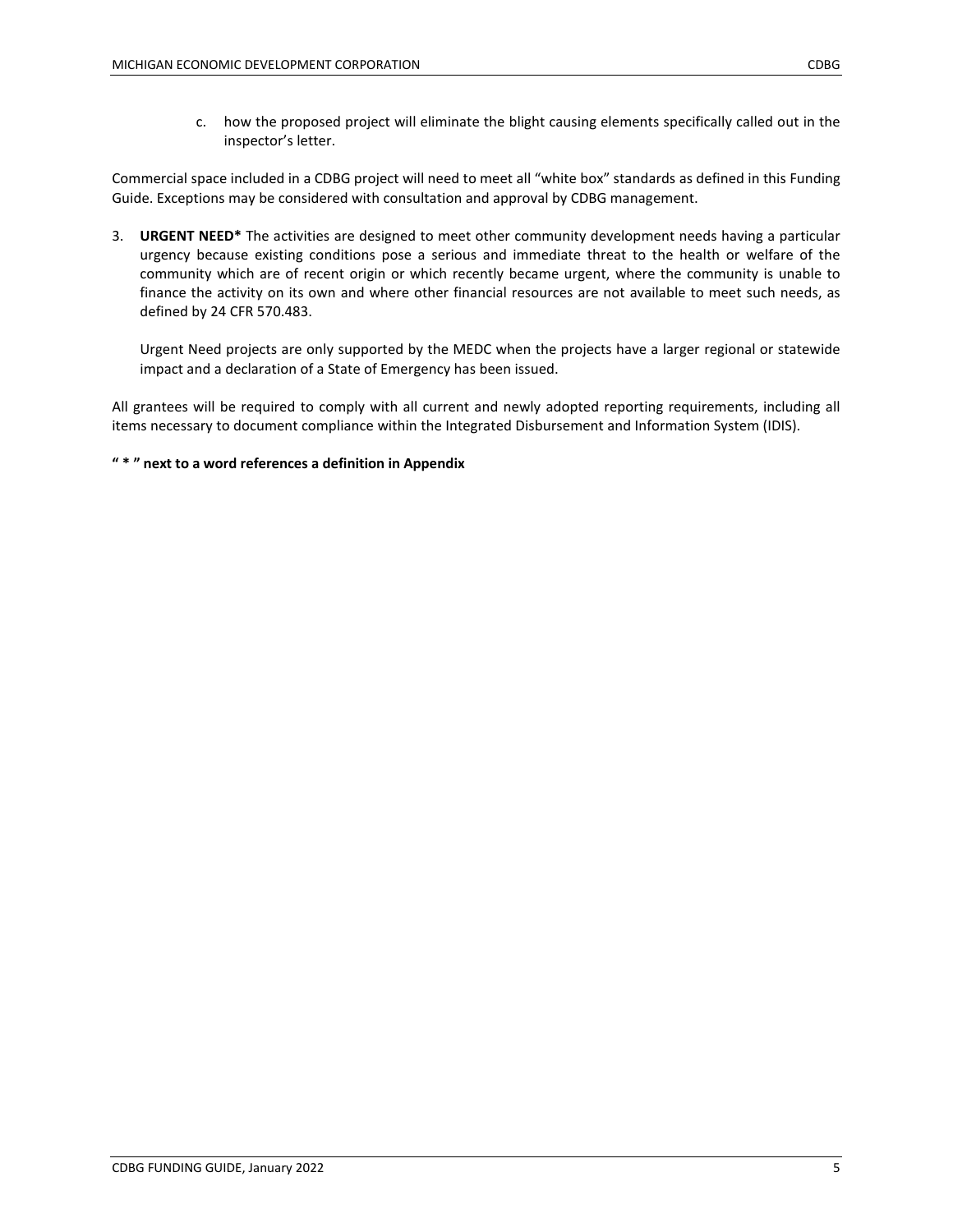## **FUNDING PLATFORM OVERVIEW**

The MEDC has identified the following CDBG-funded projects consistent with Section 105(a) of Title I of the HCDA (Housing and Community Development Act) and to provide guidance and assistance for CDBG Program Year 2021 (July 1, 2021 – June 30, 2022).

| <b>BUILDING REHABILITATION</b>              |  |
|---------------------------------------------|--|
| <b>CDBG LOAN PROGRAM</b>                    |  |
| <b>DIRECT ASSISTANCE TO BUSINESS</b>        |  |
| <b>PUBLIC GATHERING SPACES</b>              |  |
| <b>RENTAL REHABILITATION</b>                |  |
| PUBLIC IMPROVEMENTS (PUBLIC INFRASTRUCTURE) |  |
| <b>UNIQUE/INNOVATIVE</b>                    |  |

All projects will be evaluated on the following in addition to all other criteria set forth in this Funding Guide:

**Economic Impact**: Proposed projects are evaluated on their economic impact, including the diversification of the economic base of the local and state economies.

**Financial Viability**: All projects must be financially viable. Please refer to the Economic Development Underwriting (Financial Viability) section for guidance on that evaluation process.

**Local Participation**: Proposed projects are expected to demonstrate local government support.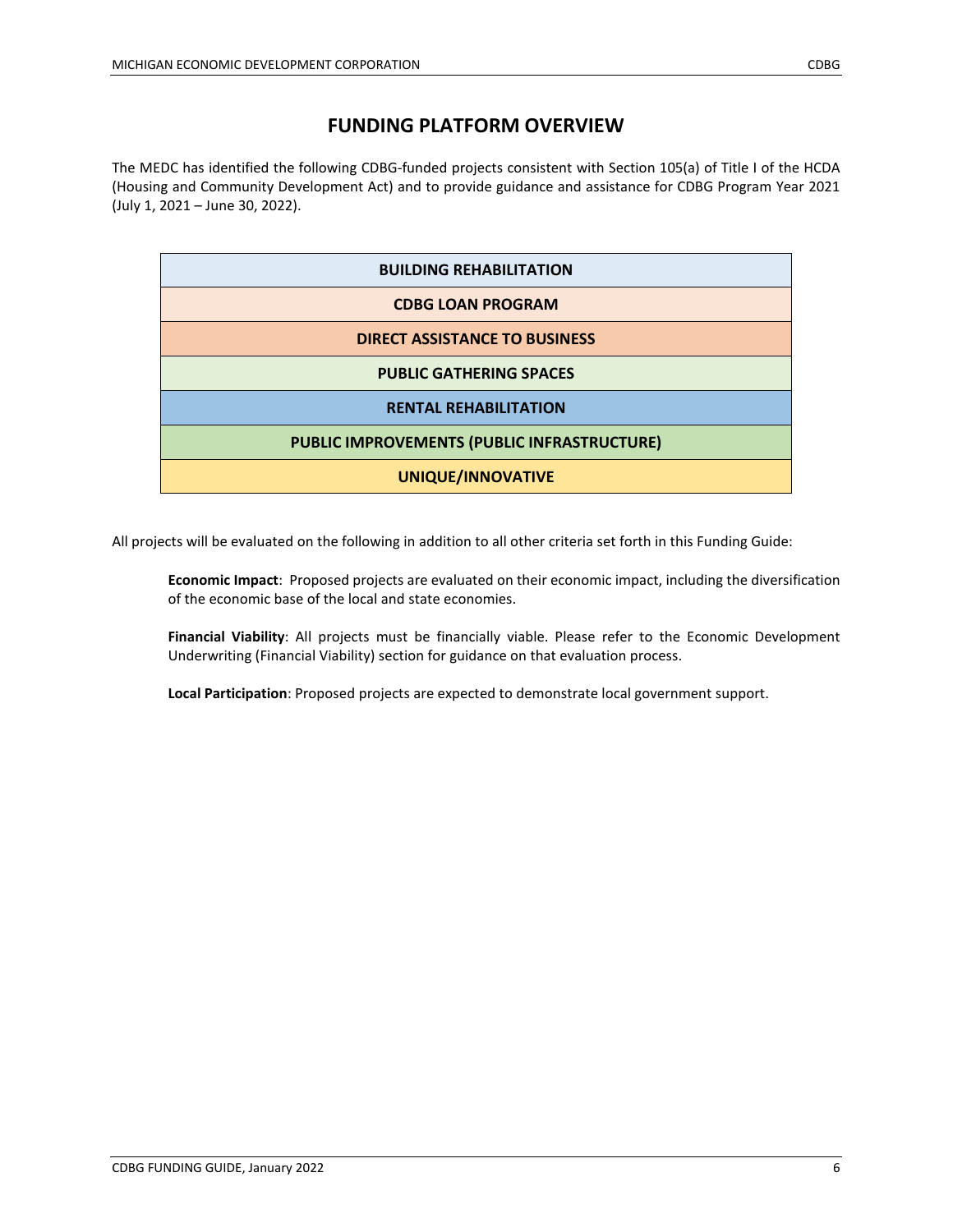| <b>BUILDING REHABILITATION</b> |                                                                                                                                                                                                                                                                                                                                                                                                                                                                                           |
|--------------------------------|-------------------------------------------------------------------------------------------------------------------------------------------------------------------------------------------------------------------------------------------------------------------------------------------------------------------------------------------------------------------------------------------------------------------------------------------------------------------------------------------|
| <b>Overview</b>                | The Building Rehabilitation initiative funds the exterior and/or interior rehabilitation of<br>existing buildings. The tool is in place to promote traditionally dense mixed-use areas,<br>increased economic and pedestrian activity, and to facilitate the reinvigoration of city<br>centers attracting talent to Michigan communities.                                                                                                                                                 |
|                                | The Building Rehabilitation platform is for projects that eliminate conditions of blight,<br>detrimental to public health and safety through rehabilitations of individual buildings.<br>Communities can qualify buildings as blighted through a letter/report summarizing<br>conditions and how the project will eliminate those conditions and/or identifying those<br>elements required to be added to the building in order for the project to receive a<br>certificate of occupancy. |
|                                | The letter/report must come from a registered licensed building inspector, licensed or<br>certified local building official/code enforcement officer or licensed third-party building<br>contractor.                                                                                                                                                                                                                                                                                      |
|                                | Additionally, in some cases, restoration of historic elements may be eligible for funding<br>if a building meets historic standards.                                                                                                                                                                                                                                                                                                                                                      |
|                                | Projects must include interior building rehabilitation activities or include both interior<br>and exterior renovations. At a minimum, housing quality standards established in 24<br>CFR 982.401 or locally adopted building and housing codes must be followed.                                                                                                                                                                                                                          |
|                                | Davis Bacon will apply to all projects under this initiative.                                                                                                                                                                                                                                                                                                                                                                                                                             |
| <b>National Objective</b>      | Elimination of Blight. See National Objective section of this guide for details on<br>achieving this qualifier.                                                                                                                                                                                                                                                                                                                                                                           |
| <b>Eligible Activities</b>     | CDBG funds are intended to cover costs associated with eliminating conditions of<br>blight and, in some cases, historic preservation activities.                                                                                                                                                                                                                                                                                                                                          |
| <b>Grant Amount</b>            | \$100,000 - \$2,000,000 in CDBG funds requested                                                                                                                                                                                                                                                                                                                                                                                                                                           |
| <b>Match Requirement</b>       | 50% of total project costs                                                                                                                                                                                                                                                                                                                                                                                                                                                                |
| <b>Funding Window</b>          | Open Application                                                                                                                                                                                                                                                                                                                                                                                                                                                                          |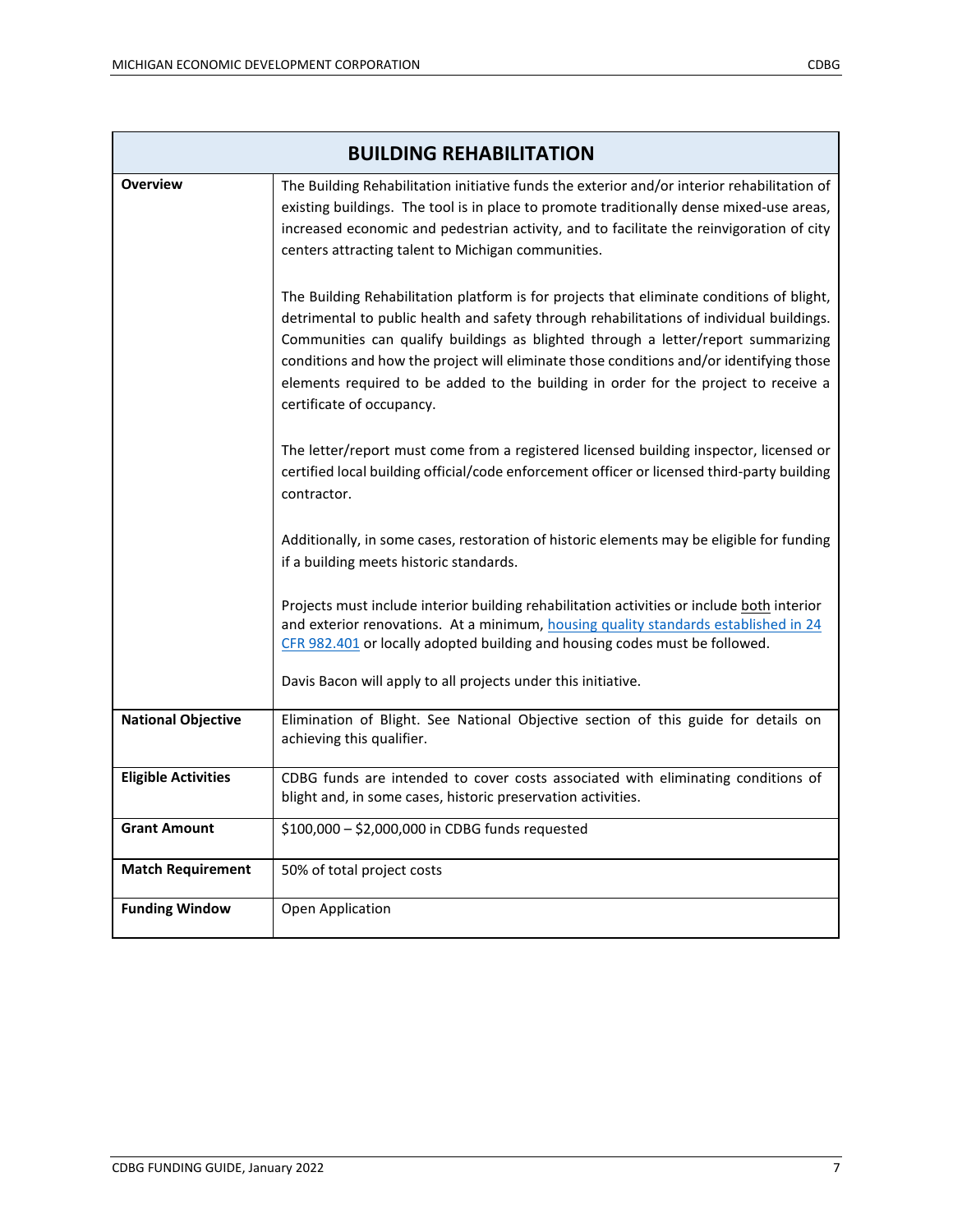| <b>CDBG LOAN PROGRAM</b>   |                                                                                                                                                                                                                                                                   |
|----------------------------|-------------------------------------------------------------------------------------------------------------------------------------------------------------------------------------------------------------------------------------------------------------------|
| <b>Overview</b>            | The intended purpose of the CDBG Loan Program (CLP)* is to provide loans to<br>eligible small businesses, or UGLGs, to meet a National Objective.                                                                                                                 |
|                            | Regionalized and Local fund managers administer the loan programs for select<br>communities throughout the state.                                                                                                                                                 |
|                            | CDBG Loan funds can be used in conjunction with CDBG grant funds in an eligible<br>project.                                                                                                                                                                       |
| <b>National Objective</b>  | LMA Community: Area Benefit, Blight, Job Creation<br>Non-LMA Community: Blight, Job Creation                                                                                                                                                                      |
| <b>Eligible Activities</b> | Acquisition<br>٠<br>Administration<br>٠<br>Architecture / Engineering<br>٠<br><b>Building Improvements</b><br>٠<br>Demolition<br>٠<br>Infrastructure Improvements<br>٠<br>Machinery / Equipment<br>$\blacksquare$<br>Planning<br>٠<br><b>Working Capital</b><br>٠ |
| <b>Minimum Loan Amount</b> | \$20,000                                                                                                                                                                                                                                                          |
| <b>Maximum Loan Amount</b> | N/A                                                                                                                                                                                                                                                               |
| <b>Match Requirement</b>   | N/A                                                                                                                                                                                                                                                               |
| <b>Funding Window</b>      | Open Application                                                                                                                                                                                                                                                  |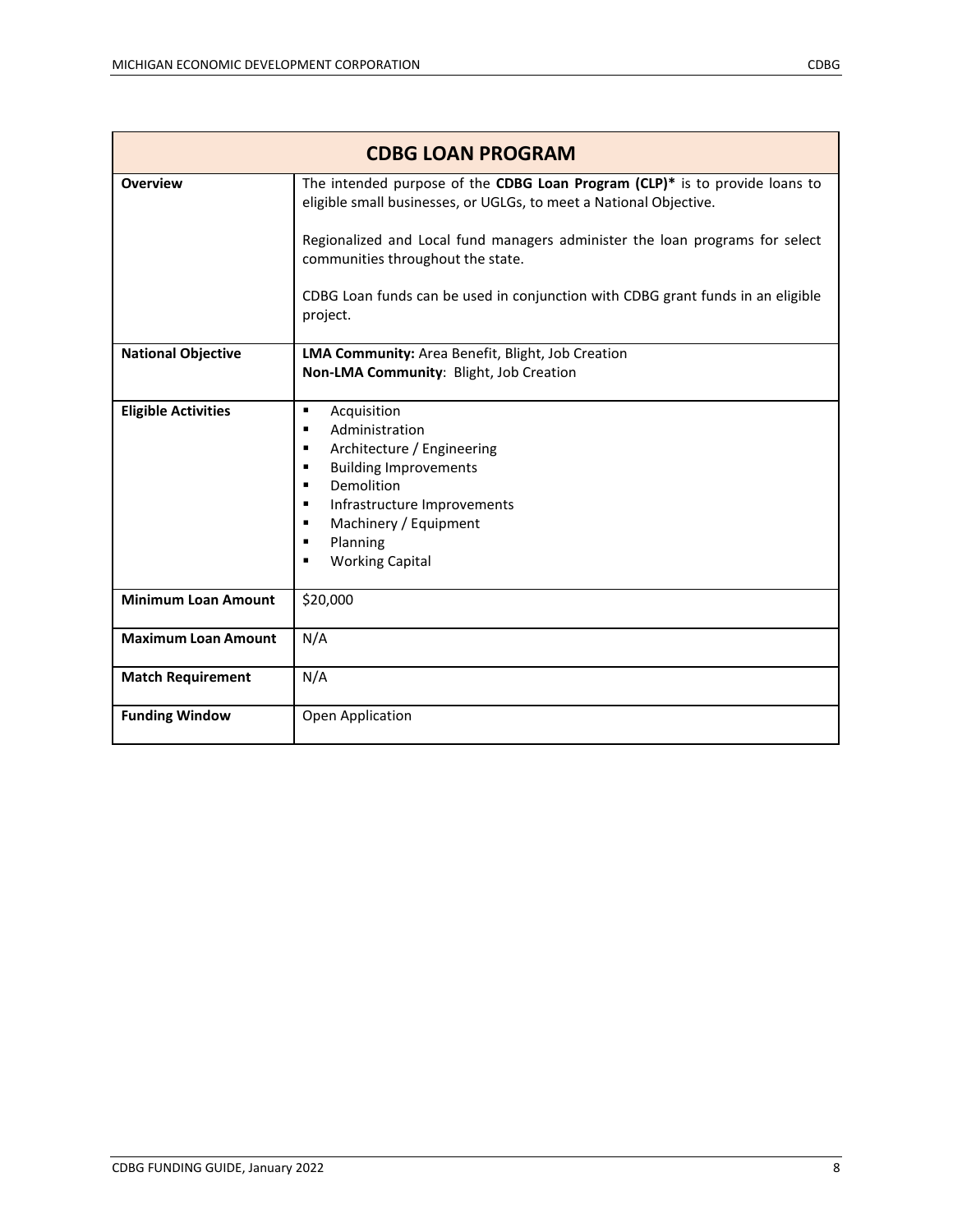| <b>DIRECT ASSISTANCE TO BUSINESS</b> |                                                                                                                                                                                                                                                                                                                                                                                                                                                                                                                            |
|--------------------------------------|----------------------------------------------------------------------------------------------------------------------------------------------------------------------------------------------------------------------------------------------------------------------------------------------------------------------------------------------------------------------------------------------------------------------------------------------------------------------------------------------------------------------------|
| <b>Overview</b>                      | Direct Assistance to Business is designed to provide grant funding for proposed<br>projects that will result in job creation. Projects are expected to:<br>Result in the creation of FTEs* of which at least 51% of the created positions<br>$\blacksquare$<br>will be held by LMI persons.<br>Create and/or retain the largest number of positions with the least amount<br>$\blacksquare$<br>of CDBG investment<br>Leverage private investment funds<br>٠<br>Not to exceed \$35,000 of CDBG funds per FTE* Created.<br>٠ |
| <b>National Objective</b>            | <b>Job Creation</b>                                                                                                                                                                                                                                                                                                                                                                                                                                                                                                        |
| <b>Eligible Activities</b>           | Acquisition<br>$\blacksquare$<br>Clearance<br>$\blacksquare$<br>Construction<br>$\blacksquare$<br>Expansion<br>٠<br>Rehabilitation<br>٠<br>Machinery & Equipment<br><b>Working Capital</b><br>٠<br><b>Streets for Commercial/Industrial Sites</b><br>$\blacksquare$<br>Water/Sewer for Commercial/Industrial Sites<br>٠<br>Parking for Commercial/Industrial Sites<br>$\blacksquare$<br>Rail for Commercial/Industrial Sites<br>$\blacksquare$                                                                             |
| <b>Minimum Grant Amount</b>          | \$50,000                                                                                                                                                                                                                                                                                                                                                                                                                                                                                                                   |
| <b>Maximum Grant Amount</b>          | Not to exceed \$35,000 of CDBG funds per FTE* Created.                                                                                                                                                                                                                                                                                                                                                                                                                                                                     |
| <b>Match Requirement</b>             | At least 50% of eligible project costs based on financial need defined by financial<br>underwriting.                                                                                                                                                                                                                                                                                                                                                                                                                       |
| Priority                             | Funding priority will be given to:<br>Projects creating 10 or more permanent full-time positions<br>$\blacksquare$<br>Projects that pay an average hourly rate of at least the current State of<br>٠<br>Michigan minimum wage or 75% of the average hourly wage rate for the<br>applicable county.<br>Projects that leverage the greatest amount of private and public funding.<br>$\blacksquare$                                                                                                                          |
| <b>Funding Window</b>                | Open Application                                                                                                                                                                                                                                                                                                                                                                                                                                                                                                           |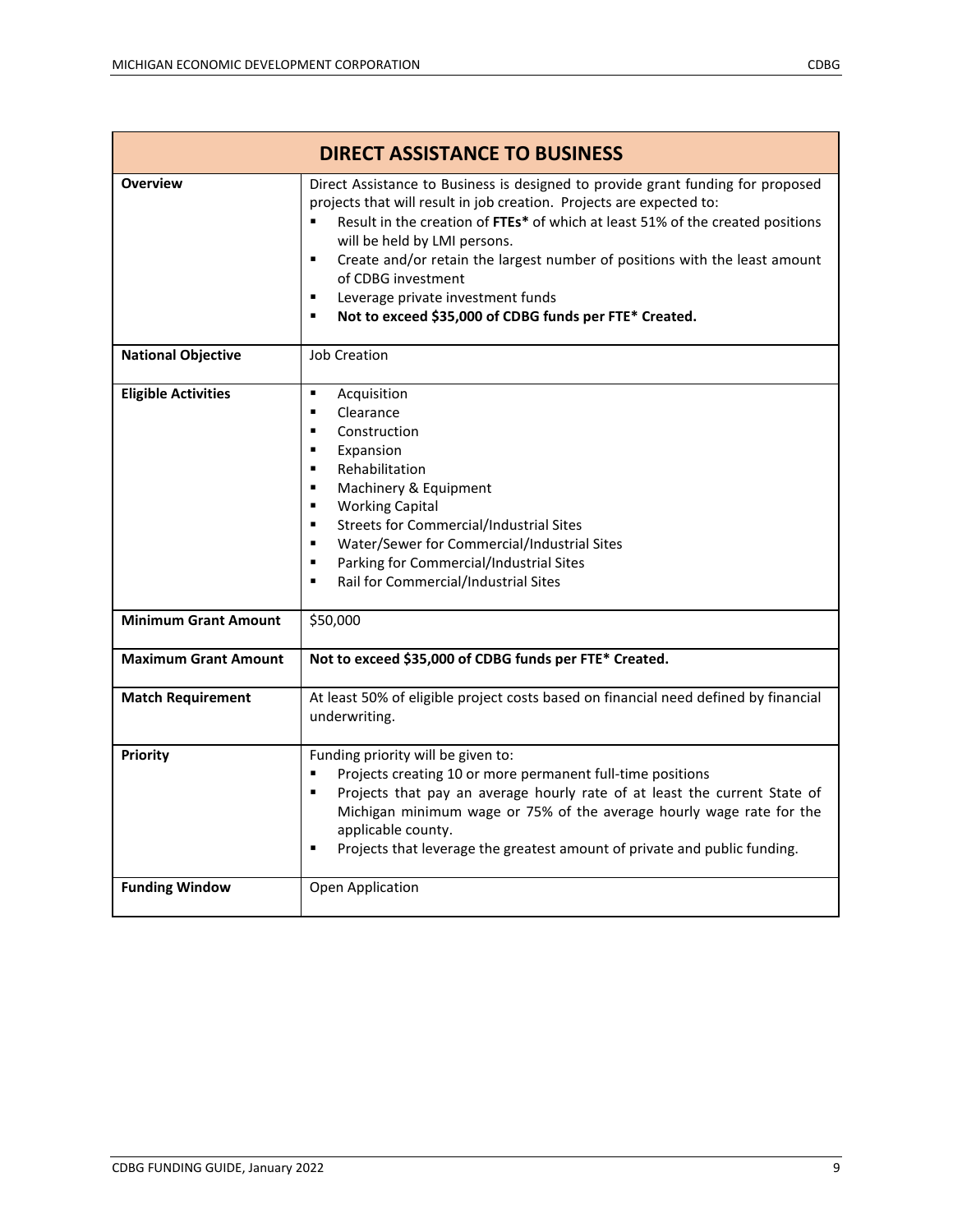| <b>PUBLIC GATHERING SPACES</b> |                                                                                                                                                                                                                                                                                                                     |
|--------------------------------|---------------------------------------------------------------------------------------------------------------------------------------------------------------------------------------------------------------------------------------------------------------------------------------------------------------------|
| <b>Overview</b>                | The Public Gathering Spaces Initiative funds improvements intended to increase<br>usability, accessibility, and seasonality within new or existing community spaces on<br>publicly owned property.                                                                                                                  |
|                                | By supporting the creation or expansion of public gathering spaces in low-and-<br>moderate income (LMI) communities throughout Michigan, the Public Gathering<br>Spaces Initiative will create and enhance recreational places that will allow<br>residents to gather, relax, celebrate, and commemorate.           |
|                                | The Public Gathering Spaces Initiative funds projects including, but not limited to -<br>parks, town squares, playgrounds, amphitheaters, and farmers markets.                                                                                                                                                      |
|                                | In an effort to create an equitable and transparent program, the Public Gathering<br>Spaces Initiative will award funding to eligible applicants based on a competitive<br>application round(s).                                                                                                                    |
| <b>National Objective</b>      | Low-and-Moderate Area Benefit. See National Objective section of this guide for<br>details on achieving this qualifier.                                                                                                                                                                                             |
| <b>Eligible Activities</b>     | Permanent public improvements that are necessary for the successful creation or<br>enhancement of a public gathering space, such as, but not limited to, permanent<br>infrastructure, recreational amenities, lighting, universal accessibility design<br>elements, and/or other activities deemed eligible by HUD. |
|                                | Limited Public Improvements that are necessary for the completion of a Public<br>Gathering Space Project may be included such as: Sidewalks, Solid Waste<br>Disposal, Street Improvements, and Water/Sewer Improvements.                                                                                            |
| <b>Minimum Grant Amount</b>    | \$200,000                                                                                                                                                                                                                                                                                                           |
| <b>Maximum Grant Amount</b>    | \$1 million                                                                                                                                                                                                                                                                                                         |
| <b>Match Requirement</b>       | Identified at time of funding round posting                                                                                                                                                                                                                                                                         |
| <b>Funding Window</b>          | Identified at time of funding round posting                                                                                                                                                                                                                                                                         |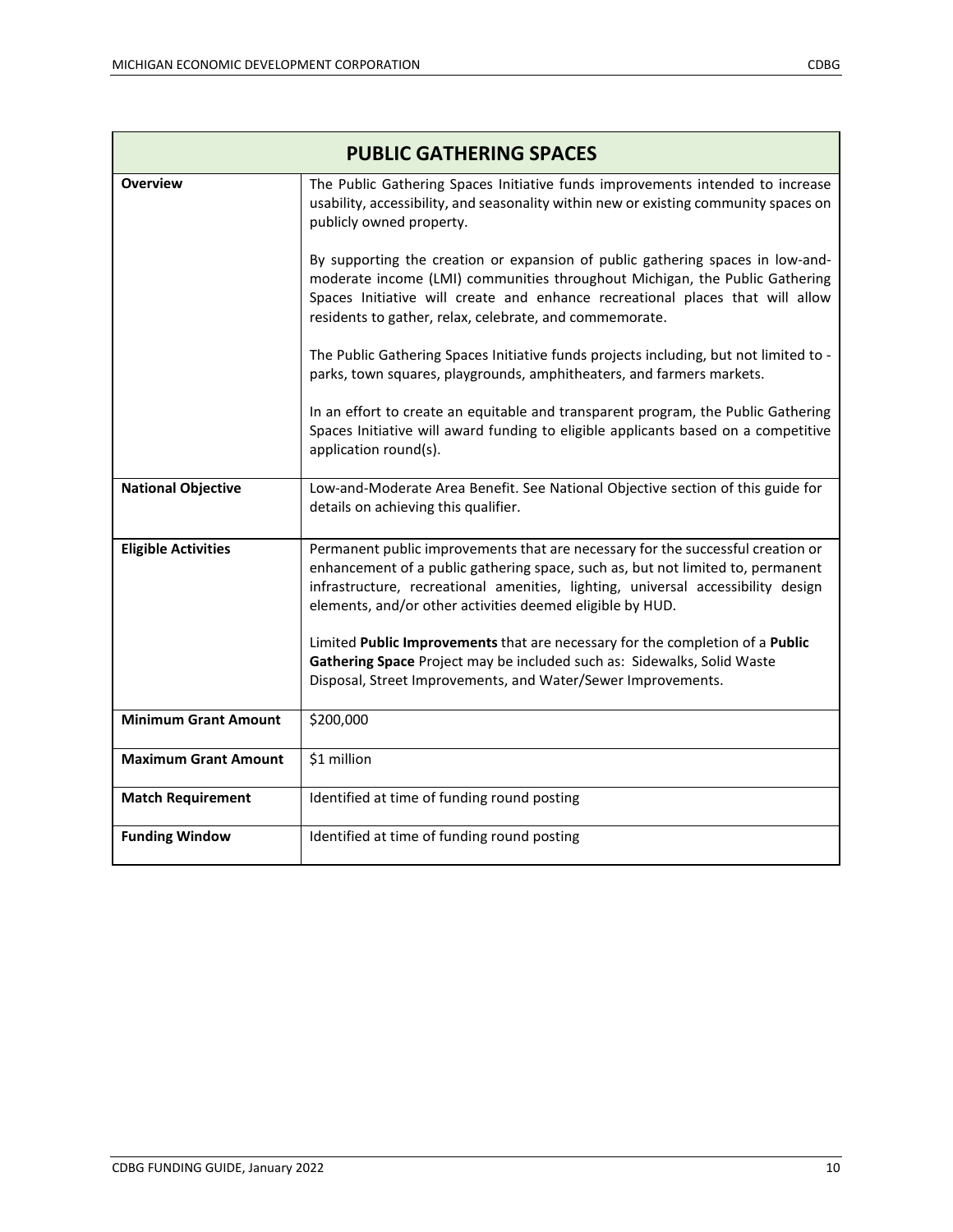| <b>PUBLIC IMPROVEMENTS (Public Infrastructure)</b> |                                                                                                                                                                                                                                                                                                                                                                                                                                                                                                                                                                      |
|----------------------------------------------------|----------------------------------------------------------------------------------------------------------------------------------------------------------------------------------------------------------------------------------------------------------------------------------------------------------------------------------------------------------------------------------------------------------------------------------------------------------------------------------------------------------------------------------------------------------------------|
| <b>Overview</b>                                    | As identified in Section 105(a)(2) of Title I of the HCDA, Public Improvements are<br>infrastructure elements located at street level or below grade (horizontal<br>construction), which benefit the residents of a defined service area.<br>The State CDBG Program limits the acceptance of applications for public<br>improvement projects to funding rounds, however, will allow public improvement<br>elements to be an eligible activity if it is deemed necessary to complete a Public<br>Gathering Space or Direct Assistance to Business Initiative project. |
| <b>National Objectives</b>                         | LMA Community: Area Benefit<br>Non-LMA Community: N/A                                                                                                                                                                                                                                                                                                                                                                                                                                                                                                                |
| <b>Eligible Activities</b>                         | Water/Sewer Improvements: Installation or replacement of water lines,<br>$\blacksquare$<br>sanitary sewers, storm sewers, and fire hydrants.<br>Flood Drainage Improvements: Acquisition, construction, or rehabilitation of<br>٠<br>flood drainage facilities, such as retention ponds or catch basins.<br>Solid Waste Disposal Improvements: Acquisition, construction,<br>$\blacksquare$<br>or<br>rehabilitation of solid waste disposal facilities.                                                                                                              |
| <b>Minimum Grant Amount</b>                        | Identified at time of funding round posting                                                                                                                                                                                                                                                                                                                                                                                                                                                                                                                          |
| <b>Maximum Grant Amount</b>                        | Identified at time of funding round posting                                                                                                                                                                                                                                                                                                                                                                                                                                                                                                                          |
| <b>Match Requirement</b>                           | Identified at time of funding round posting                                                                                                                                                                                                                                                                                                                                                                                                                                                                                                                          |
| <b>Priority</b>                                    | Identified at time of funding round posting                                                                                                                                                                                                                                                                                                                                                                                                                                                                                                                          |
| <b>Funding Window</b>                              | <b>Funding Rounds</b>                                                                                                                                                                                                                                                                                                                                                                                                                                                                                                                                                |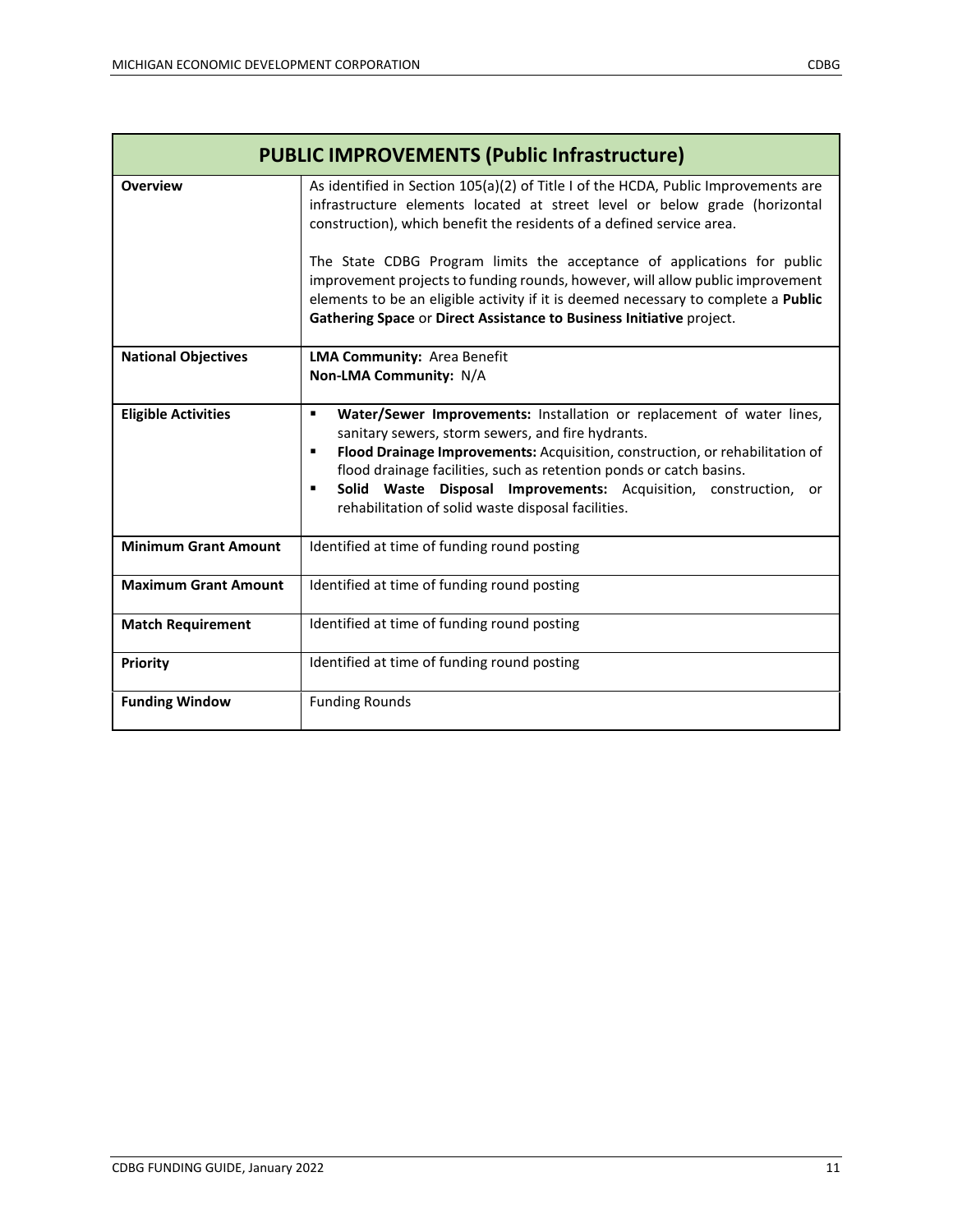| <b>RENTAL REHABILITATION</b> |                                                                                                                                                                                                                                                                                                                                                                                                                                                                                                                                                                                                                                                                                                                                                                                                                                                                                                                                                                                                                                                                                                                                                                                                                                                                                                                                                |
|------------------------------|------------------------------------------------------------------------------------------------------------------------------------------------------------------------------------------------------------------------------------------------------------------------------------------------------------------------------------------------------------------------------------------------------------------------------------------------------------------------------------------------------------------------------------------------------------------------------------------------------------------------------------------------------------------------------------------------------------------------------------------------------------------------------------------------------------------------------------------------------------------------------------------------------------------------------------------------------------------------------------------------------------------------------------------------------------------------------------------------------------------------------------------------------------------------------------------------------------------------------------------------------------------------------------------------------------------------------------------------|
| <b>Overview</b>              | The Rental Rehabilitation initiative funds the rehabilitation of vacant/substandard<br>rental units or the conversion of vacant unoccupied space to affordable and<br>market rate residential units. By supporting traditional downtowns, dense mixed-<br>use areas, and the reinvigoration of city centers, the program aims to attract<br>talent to Michigan communities through creation of mixed income housing<br>resulting in increased economic and pedestrian activity.<br>Project activities may include rehabilitation and/or construction of housing<br>units within existing building, or activities that are necessary for housing units<br>and that do not have an ancillary benefit to commercial uses in the building.<br>There is no minimum or maximum unit size requirement; however, there must be<br>fair and equitable distribution of units, so affordable and market-rate units should<br>be comparable in size, quality and finishes throughout the building. At a<br>minimum, housing quality standards established in 24 CFR 982.401 or locally<br>adopted building and housing code standards and ordinances must be followed,<br>whichever is higher.<br>Davis-Bacon wages apply to all housing projects with eight or more units. For<br>projects that impact ancillary commercial space, speak with your CATeam |
|                              | Specialist.                                                                                                                                                                                                                                                                                                                                                                                                                                                                                                                                                                                                                                                                                                                                                                                                                                                                                                                                                                                                                                                                                                                                                                                                                                                                                                                                    |
| <b>National Objective</b>    | Low-moderate income housing (LMI Housing). See National Objective section of<br>this guide for details on achieving this qualifier.                                                                                                                                                                                                                                                                                                                                                                                                                                                                                                                                                                                                                                                                                                                                                                                                                                                                                                                                                                                                                                                                                                                                                                                                            |
| <b>Eligible Activities</b>   | CDBG funds are intended to cover costs associated with rehabilitation and/or<br>construction of housing units within existing buildings.                                                                                                                                                                                                                                                                                                                                                                                                                                                                                                                                                                                                                                                                                                                                                                                                                                                                                                                                                                                                                                                                                                                                                                                                       |
| <b>Minimum Project Size</b>  | 2 units                                                                                                                                                                                                                                                                                                                                                                                                                                                                                                                                                                                                                                                                                                                                                                                                                                                                                                                                                                                                                                                                                                                                                                                                                                                                                                                                        |
| <b>Maximum Grant Amount</b>  | \$1,000,000. Total CDBG project support shall not average over \$100,000 per unit<br>included in project.                                                                                                                                                                                                                                                                                                                                                                                                                                                                                                                                                                                                                                                                                                                                                                                                                                                                                                                                                                                                                                                                                                                                                                                                                                      |
| <b>Match Requirement</b>     | 25% of total project costs                                                                                                                                                                                                                                                                                                                                                                                                                                                                                                                                                                                                                                                                                                                                                                                                                                                                                                                                                                                                                                                                                                                                                                                                                                                                                                                     |
| <b>Funding Window</b>        | Open Applications                                                                                                                                                                                                                                                                                                                                                                                                                                                                                                                                                                                                                                                                                                                                                                                                                                                                                                                                                                                                                                                                                                                                                                                                                                                                                                                              |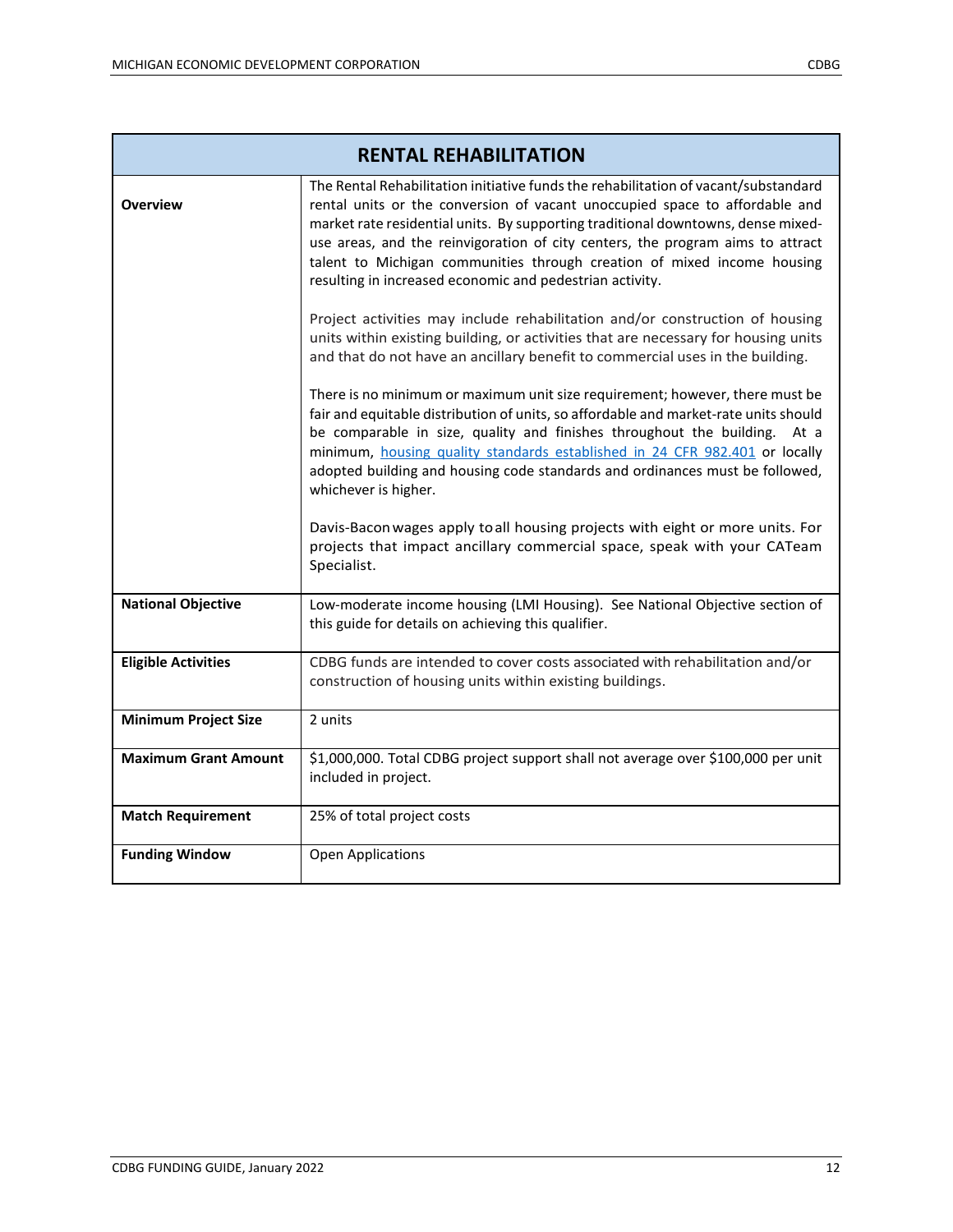| <b>UNIQUE / INNOVATIVE</b>  |                                                                                                                                                                                                                                                                                                                                                                                                                                                                                                                                     |
|-----------------------------|-------------------------------------------------------------------------------------------------------------------------------------------------------------------------------------------------------------------------------------------------------------------------------------------------------------------------------------------------------------------------------------------------------------------------------------------------------------------------------------------------------------------------------------|
| <b>Overview</b>             | Funding requests may be considered by the MEDC, based on special and/or<br>unique needs, or situations requiring innovative program approaches not<br>specifically provided for in identified funding initiatives.                                                                                                                                                                                                                                                                                                                  |
| <b>National Objective</b>   | Area Benefit<br>$\blacksquare$<br>Area Blight<br>٠<br>Spot Blight<br>٠<br><b>Job Creation</b><br>٠<br><b>Limited Clientele</b><br>$\blacksquare$<br>П<br>Housing                                                                                                                                                                                                                                                                                                                                                                    |
| <b>Eligible Activities</b>  | This may include, but is not limited to:<br>Brownfield site redevelopment<br>П<br><b>Broadband</b><br>$\blacksquare$<br>Demolition of Blight<br>$\blacksquare$<br>Farm-to-food grants<br>٠<br><b>Job Training</b><br>٠<br>Targeted industry development<br>٠<br>Conversion of School buildings<br>٠<br>Planning<br>٠<br>Activities and services listed in the above categories which do not meet<br>п<br>identified screening or selection criteria and/or projects associated with<br>other State or Federally funded initiatives. |
| <b>Minimum Grant Amount</b> | \$50,000                                                                                                                                                                                                                                                                                                                                                                                                                                                                                                                            |
| <b>Maximum Grant Amount</b> | \$2 million                                                                                                                                                                                                                                                                                                                                                                                                                                                                                                                         |
| <b>Match Requirement</b>    | 25 - 50% of eligible project costs based on financial need defined by financial<br>underwriting.                                                                                                                                                                                                                                                                                                                                                                                                                                    |
| Priority                    | Funding priority will be given to:<br>Innovative solutions to activate public space.<br>٠<br>Projects with a high percentage of local matching funds.<br>$\blacksquare$<br>Projects that leverage the most private funding.<br>٠                                                                                                                                                                                                                                                                                                    |
| <b>Funding Window</b>       | Open Application                                                                                                                                                                                                                                                                                                                                                                                                                                                                                                                    |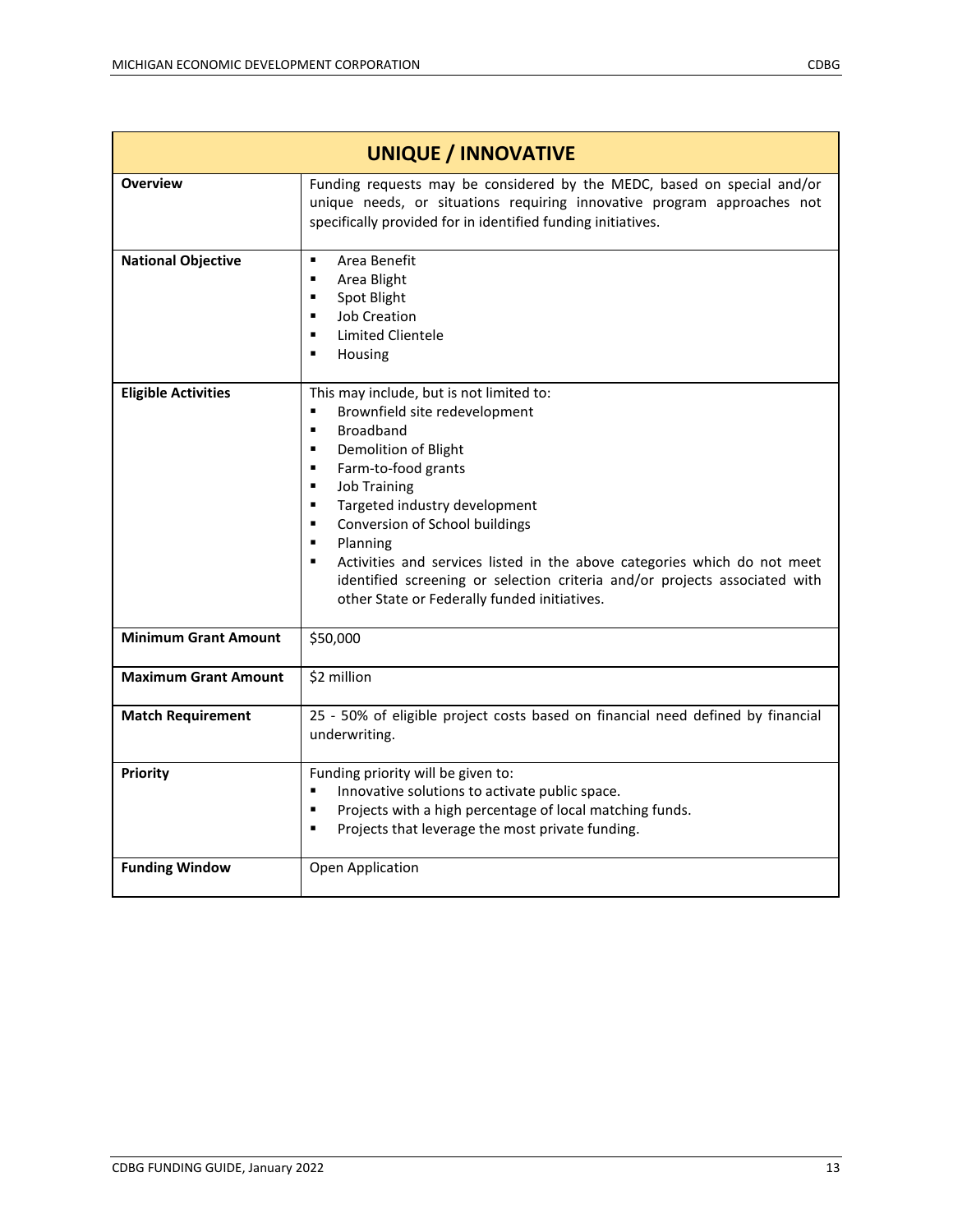#### **PROGRAM REQUIREMENTS AND COMPLIANCE**

For a complete summary of program requirements, refer to the CDBG Grant Administration Manual (GAM). The GAM is the State's guide for UGLGs that have been awarded CDBG grants from the MSF. It outlines the Federal rules that govern the use of CDBG awards as well as the MEDC's policies regulating the application process and the ongoing operation of its CDBG-funded programs from initial award to grant closeout.

All Projects, UGLGs and Certified Grant Administrators (CGAs) are required to adhere to the following:

1. **GRANT ADMINISTRATIVE MANUAL (GAM).** Th[e GAM](https://www.miplace.org/programs/community-development-block-grant/grant-administration-manual/) is intended as a guide for UGLGs that have received CDBG grants from MSF. It outlines the Federal rules that govern the use of CDBG awards as well as the MEDC's policies from initial award to grant closeout.

UGLGs, benefited entities, businesses, developers and contractors should be aware at the outset of the existence of the federal statutes and regulations that have scheduling, cost, and substantial paperwork implications when CDBG funding is used for projects. Businesses must be prepared to accept delays and other requirements and should not harbor unrealistic expectations about the speed with which a project may develop. The following listing is by no means comprehensive, but UGLGs should be aware that the average due diligence time prior to MEDC consideration ranges from 3-9 months. This list simply highlights areas that are commonly applicable during the due diligence period.

- 2. **OVERVIEW OF REQUIREMENTS RELATED TO INCURRING COSTS.** Incurring project costs; including CDBG, local, and private costs prior to authorization and/or completion of the environmental review could jeopardize the proposed CDBG funding. Incurring costs includes but is not limited to signing option/purchase/easement/lease agreements, signing purchase orders for equipment, and signing consultant and construction contracts. The following provides for timing of procurement for engineering and architecture, construction, and purchases. However, all potential grantees must also follow all other CDBG requirements and should contact the CDBG office and receive written permission by a CDBG Program Specialist prior to signing any contract or incurring any cost related to the project. There are three types of costs:
	- a. **Preliminary Costs**. These are costs incurred prior to the date of the Offer Letter/Letter of Interest and are not allowed to count toward the local and/or private match or CDBG project cost.
		- **Preliminary costs must be paid for with UGLG and/or private funds.**
		- **Preliminary costs must not include any project costs or be included in a contract for project costs.**
	- b. **Exempt Project Costs.** These are costs for administration contracted by a third party, design, construction/oversight engineering, architectural work, and other exempt costs necessary to carry out the project activities. The timing and procurement requirements for these activities depend on who is paying for these costs.

#### Costs to be paid entirely with non-CDBG funding:

- 1) The community must submit a written request to the CDBG staff requesting to incur these costs. The letter must include the specific activities and the dollar amounts for these activities. The MEDC must provide written authorization to incur these costs for activities.
- 2) This can be done prior to the grant agreement being executed and prior to the completion of the environmental review.
- 3) 100% of these costs must be paid for with non-CDBG funds.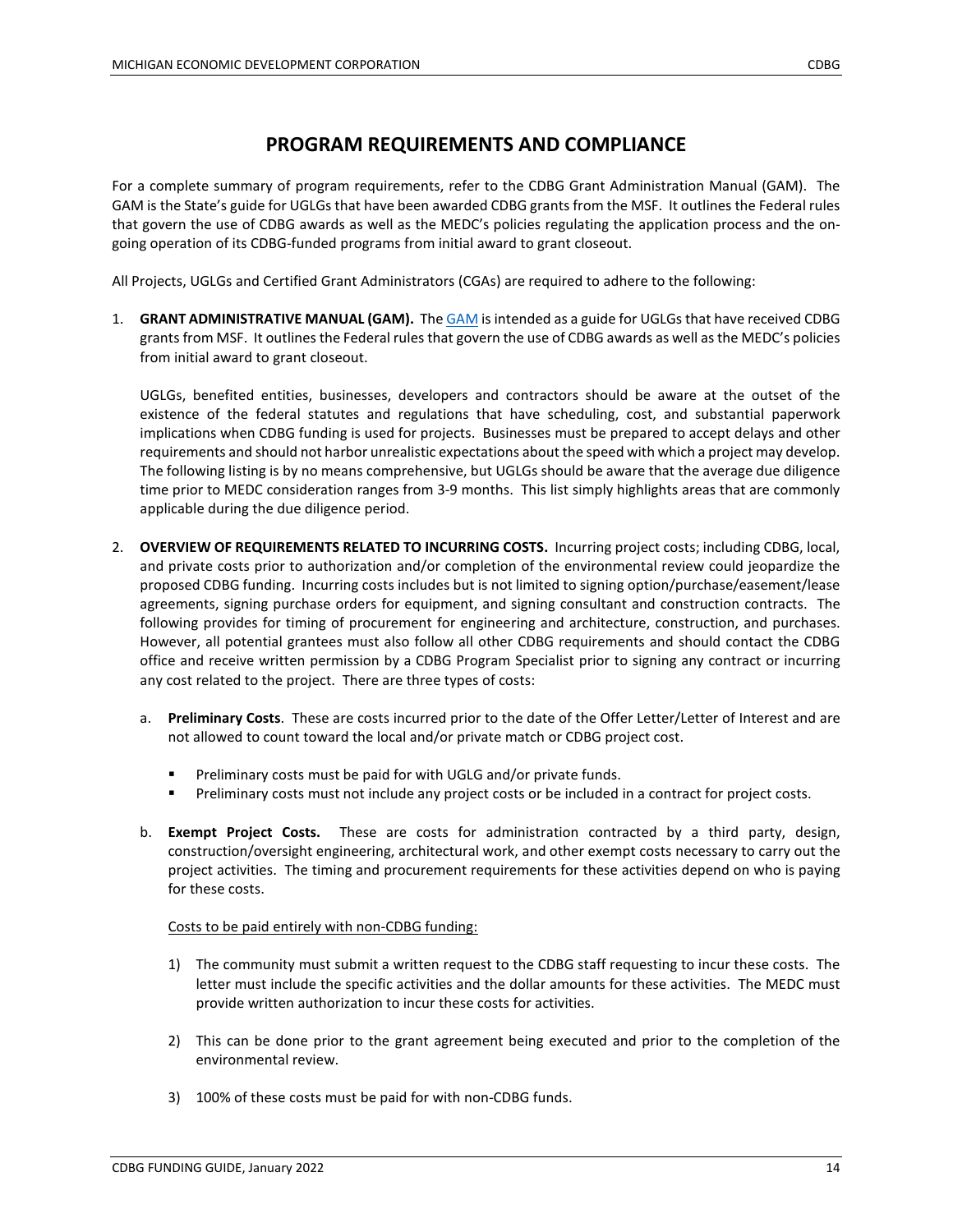- 4) Therefore, the CDBG procurement requirements do not apply.
- 5) The contract must be signed after written authorization has been provided by the MEDC.
- 6) These costs must be included in the project activities/budget and can be counted toward the local match.

#### Costs to be paid in whole or in part with CDBG funds:

- 1) The community must submit a written request to the CDBG staff requesting to incur these costs. The letter must include the specific activities and the dollar amounts of these activities. The MEDC must provide written authorization to incur the costs.
- 2) The community may need to follow the appropriate CDBG procurement requirements. These requirements depend on the activity and who is engaging the consultant, contractor, etc.
- 3) The contract must be signed after written authorization has been provided by the MEDC.
- 4) These costs must be included in the project activities/budget.
- c. **Non-Exempt Project Costs**. These costs include but are not limited to signing purchase/easement/lease agreements, ordering materials/machinery/equipment, and signing construction contracts after an executed Offer Letter/Letter of Interest. The procurement requirements for these activities depend on who is paying for these costs. The timing is the same regardless of who pays for these costs.
	- 1) The environmental review and all other applicable CDBG requirements must be completed.
	- 2) The grant agreement must be executed.
	- 3) The community must follow the appropriate procurement requirements.
	- 4) The purchase/easement/lease agreement, material/equipment purchase order, construction contract, etc. must be signed after (i) the environmental review has been completed, (ii) the grant agreement has been executed, and (ii) written authorization has been provided by the MEDC.
- 3. **ADMINISTRATIVE COSTS.** A CDBG Certified Grant Administrative (CGA) may be required to administer CDBG grants, at the discretion of a CDBG Program Specialist. UGLGs will work with an assigned CDBG Program Specialist to address CDBG compliance necessary for their project and procure a CGA with a request for proposal. When the UGLG is determining the request for proposal for a CGA on a project, the UGLG must have the CGA provide justification for their administrative costs. CDBG will only pay for an administrative contract that includes work to be performed by a CGA.

Administrative costs must be procured prior to grant agreement for cost reasonableness. The contract must outline the specific activities that will be performed and the justification for the costs. Local or other funds must be used for additional administrative and engineering cost overruns. All reimbursement requests must reflect services rendered and actual costs rather than a flat fee.

CDBG funds may not be used to assist with the application or to administer other federal or state grant programs which may be conducted in conjunction with a CDBG project.

Any costs and time funded by CDBG must be documented through the appropriate means (i.e., invoices from local newspapers for advertisements placed for hearings, postage, time sheets indicating work performed for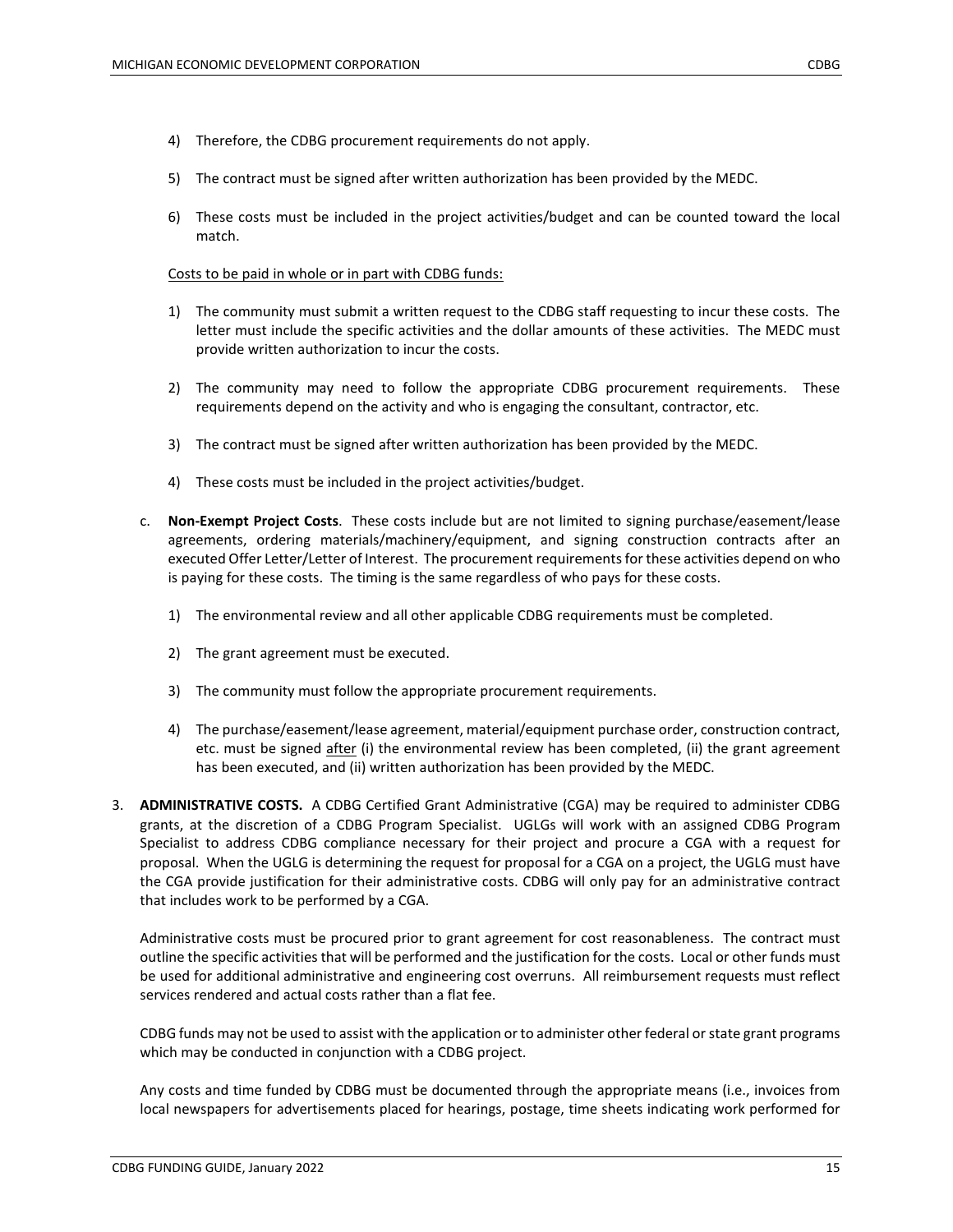the particular project, etc.). The documentation must be kept on file and will be reviewed when requesting payment. More information on administrative costs are available in the GAM, *Chapter 4 - Procurement and Contracting, Chapter 8 - Financial Management, Chapter 10 - Construction Management and Labor Standards and Chapter 14 - Certified Grant Administrator Program*.

- 4. **CONTINGENCY**. Funds providing for contingencies must be related to construction activities. A contingency must be identified in the specific budget line item for which it is intended and must be reasonable in amount (no more than 20%).
- 5. **DAVIS-BACON ACT (AND RELATED ACTS).** The Davis-Bacon Act (DBA) and Related Acts (DBRA), apply to contractors and subcontractors performing work on federally funded or assisted contracts in excess of \$2,000 for the construction, alteration, or repair (including painting and decorating) of public buildings, public works or in some intendances private properties. Contractors and subcontractors must pay their laborers and mechanics employed under the contract:
	- a. No less than wages including fringe benefits prevailing in the locality on projects of a similar character as determined by the Department of Labor (DOL),
	- b. Wages not less often than once per week, and
	- c. Post the applicable wage decision at the job site.

For more information and forms, see *GAM Chapter 10 – Construction Management and Labor Standards*.

- 6. **ENGINEERING COSTS**. Engineering costs must not exceed the industry average of 20% of the construction cost. All reimbursement requests must reflect services rendered and actual costs rather than a flat fee. More information on engineering costs and the procurement requirements related to engineering are available in the GAM, *Chapter 4 - Procurement and Contracting, Chapter 8 - Financial Management, Chapter 10 - Construction Management and Labor Standards and Chapter 14 - Certified Grant Administrator Program.*
- 7. **ENVIRONMENTAL REVIEW**. These federal statutes and regulations require that CDBG-assisted projects must have an appropriate environmental review process completed prior to project costs being incurred. This process must be documented with an appropriate environmental review record. The environmental review process and its documentation are the responsibility of the UGLG.

When reviewing the environmental impact, the entire project must be considered. The entire project includes all activities funded by any funding source. (CDBG and Non-CDBG funded activities) This is known as the entire "footprint" of the project—not just the portion of the project involving CDBG-funded activities — and must be aggregated when reviewing the project's environmental impact.

The time required to complete the entire process of environmental review varies considerably depending on the facts and circumstances of each project and can take as little as a few days to several months. The time requirement for this process is often underestimated by private entities and UGLGs.

Generally, in order for a project application to be viewed as complete for consideration to the MSF Board, the environmental review must be complete. Specific discussion of the environmental review requirements, including flowcharts and forms are available in *GAM Chapter 5*.

8. **FAIR HOUSING AND EQUAL OPPORTUNITY**. Applicable state and federal laws have been established to ensure that protected groups are not subjected to discrimination under any program supported, in whole or in part, with federal funds. Various laws apply to project beneficiaries, employment opportunities, contracting opportunities, and fair housing. UGLGs are required to develop Fair Housing and Section 3 plans and comply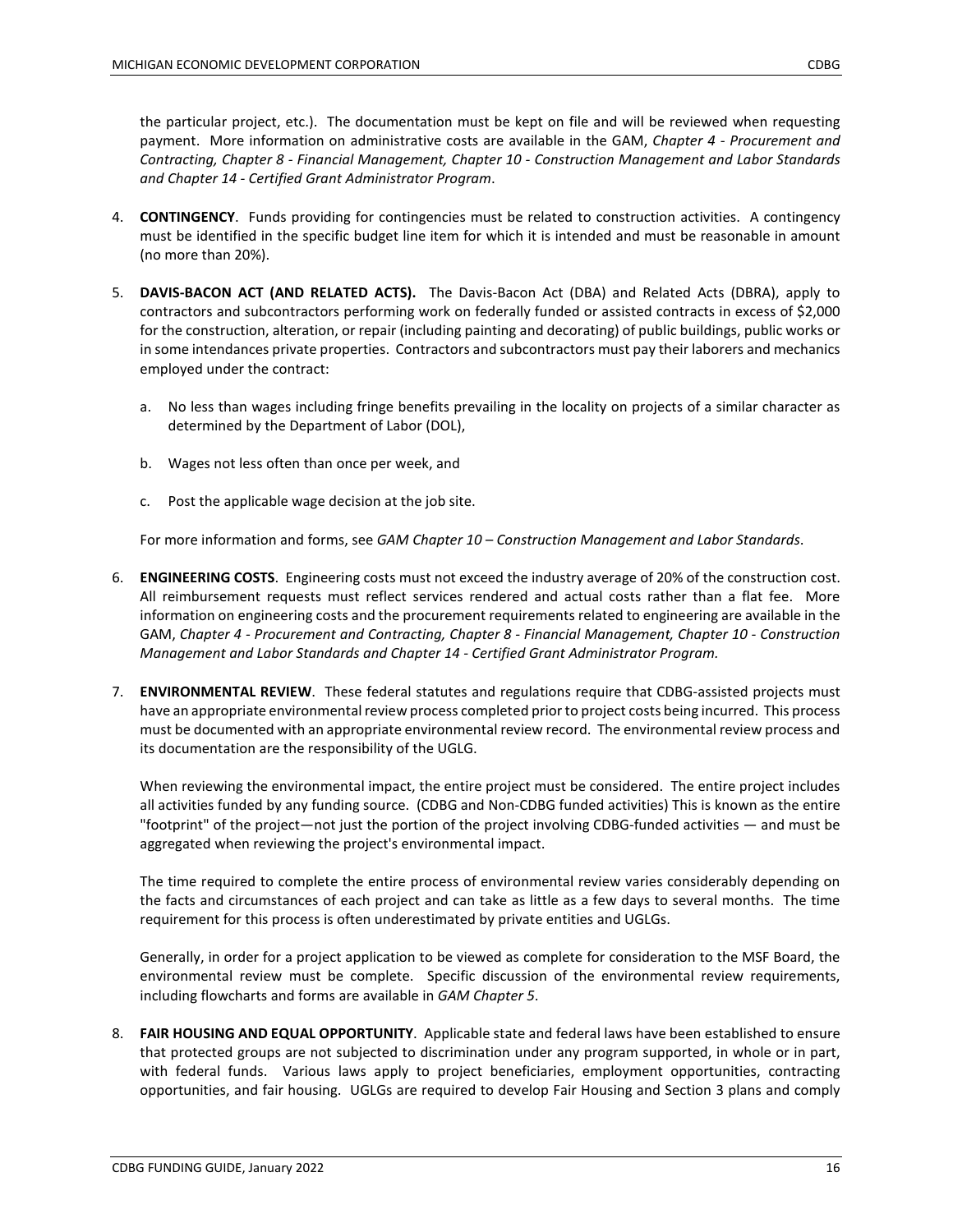with the Section 3 and Fair Housing laws throughout the implementation of a CDBG project, as well as other equal opportunity compliance requirements. See *GAM Chapter 9* for more information.

- a. **Section 3**. Section 3 provides that to the greatest extent feasible, preference for economic opportunities such as job training, employment and contracts arising through HUD-assisted projects, shall be directed toward Section 3 residents and to business concerns who provide economic opportunities to these residents. Section 3 reporting and performance requirements apply to the UGLGs and contractors if the CDBG award amount is more than \$200,000.
- b. **Fair Housing**. Title 1 of the Housing and Community Development Act of 1974, as amended, requires that the UGLGs affirmatively further fair housing and adopt a fair housing ordinance.
- 9. **UNIFORM RELOCATION ACT (URA) and HOUSING AND COMMUNITY DEVELOPMENT ACT (HCDA)**. These federal statutes and regulations require that federally-assisted projects involving acquisition, tenants, and/or demolition or conversion of lower income residential dwelling units follow required guidelines once CDBG is the likely funding source, generally at the time an Offer Letter/Letter of Interest has been issued.
	- a. **Acquisition\***. The UGLG is required to ensure compliance when an Agency acquires real property needed for the project. For more information and forms, see Appendix and GAM Chapter 6.
		- 1) Agency means any entity that that has the authority to acquire property by eminent domain under State law. This definition includes UGLGs. It does not include private entities that do not have the power of eminent domain.
		- 2) Real Property includes:
			- Permanent and temporary easements necessary for the projects;
			- Fee Simple title/parcel of land;
			- **Long-term leases of 50 years or more; and**
			- Rights of way.

The UGLG should not begin the acquisition process until the environmental review has been completed. However, after an Offer Letter/Letter of Interest has been issued, the UGLG may request and receive authorization to enter into an option agreement to gain site control while allowing time to complete the environmental review. The cost of the option must be a nominal portion of the purchase price (2-5%) and the option agreement must include the following contingencies:

- Notwithstanding anything to the contrary in this Agreement, Buyer's obligations under this Agreement are contingent upon the completion of an environmental review in accordance with 24 CFR Part 50 and 24 CFR Part 58; and
- Notwithstanding anything to the contrary in this Agreement, Buyer's obligations under this Agreement are contingent upon obtaining CDBG funds through the Michigan Strategic Fund. The option agreement is subject to a determination by the recipient on the desirability of the property for the project as a result of the completion of the environmental review in accordance with 24 CFR Part 50 and 24 CFR Part 58.
- b. **Relocation**. Notification must be sent to all affected tenants, whether they are being displaced or not. Tenants involuntarily displaced on a temporary or permanent basis as a direct result of the acquisition, demolition, or rehabilitation of property associated with a CDBG funded project are eligible for relocation benefits. UGLGs must have a local Anti-Displacement and Relocation Plan in place, refer to *GAM Chapter 7*. At the time the Offer Letter/Letter of Interest is executed, a General Information Notice must be sent to tenants in the effected project area. Please notify the MEDC immediately if your project involves tenants.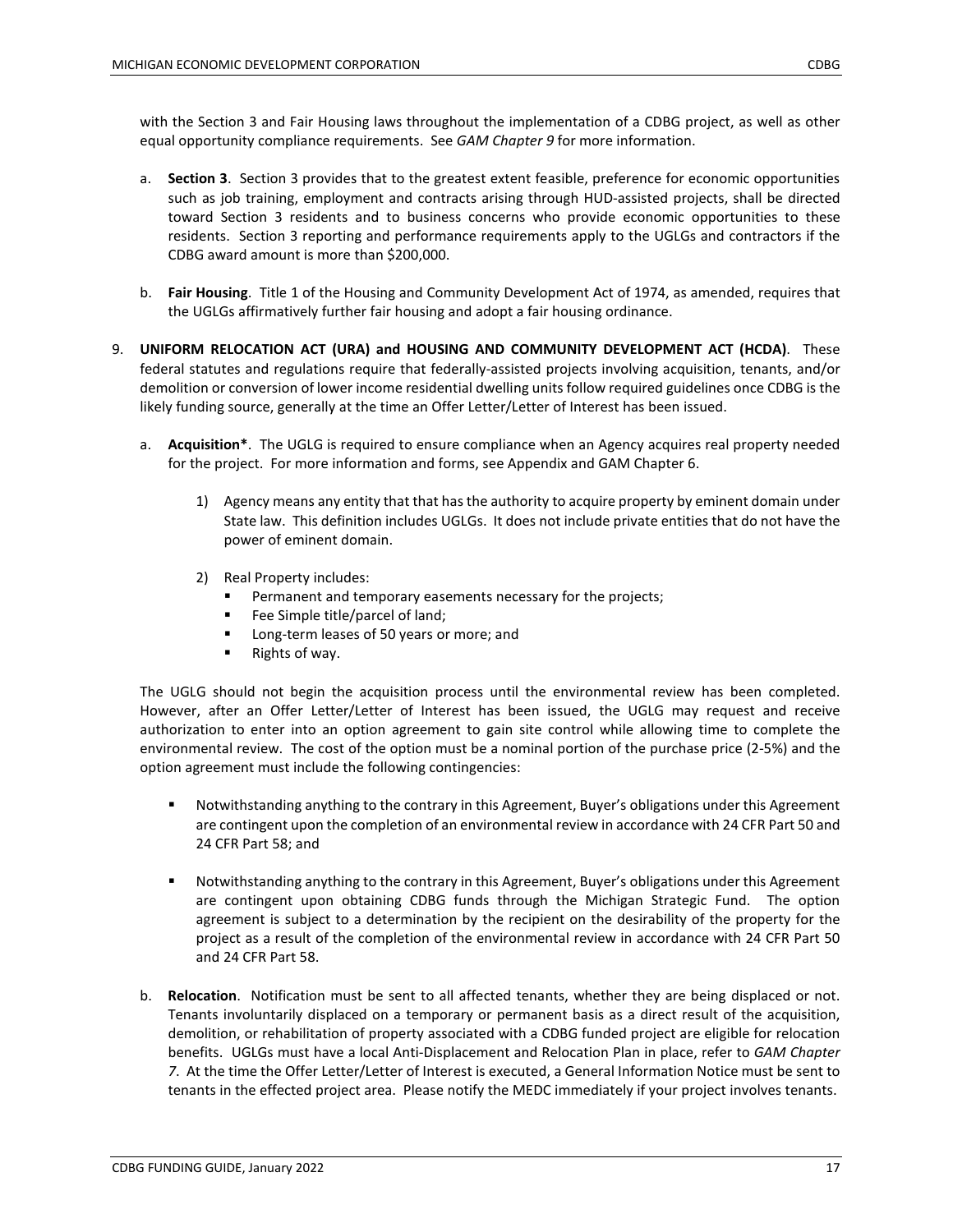- c. **One-for-one housing replacement requirement**. CDBG funds may not be used to reduce a jurisdiction's stock of affordable housing. The CDBG regulations [24 CFR 570.606(c)(1)(i)] state that: "All occupied and vacant, occupiable low-and moderate-income dwelling units that are demolished or converted to a use other than as low- and moderate-income dwelling units in connection with an activity assisted under this part must be replaced with low- and moderate-income dwellings units." Replacement of low-and moderate-income dwelling units is not a CDBG eligible activity. Since this expense must be paid with non-CDBG funds, the UGLG should carefully consider demolishing residential dwelling units. Please notify the MEDC immediately if your project involves the demolition of residential dwelling units.
- 10. **REPORTING REQUIREMENTS (HUD REQUIRED EMPLOYEE REPORTING, BUSINESS FINANCIAL REPORTING, AND OTHER RECORD KEEPING REQUIREMENTS).** The benefited entities and the UGLG have various, periodic, employment and financial reporting and record keeping requirements pursuant to CDBG regulations. Semiannual employment reporting may be required, and all information on CDBG assisted activities must be retained until the MEDC notifies the UGLG.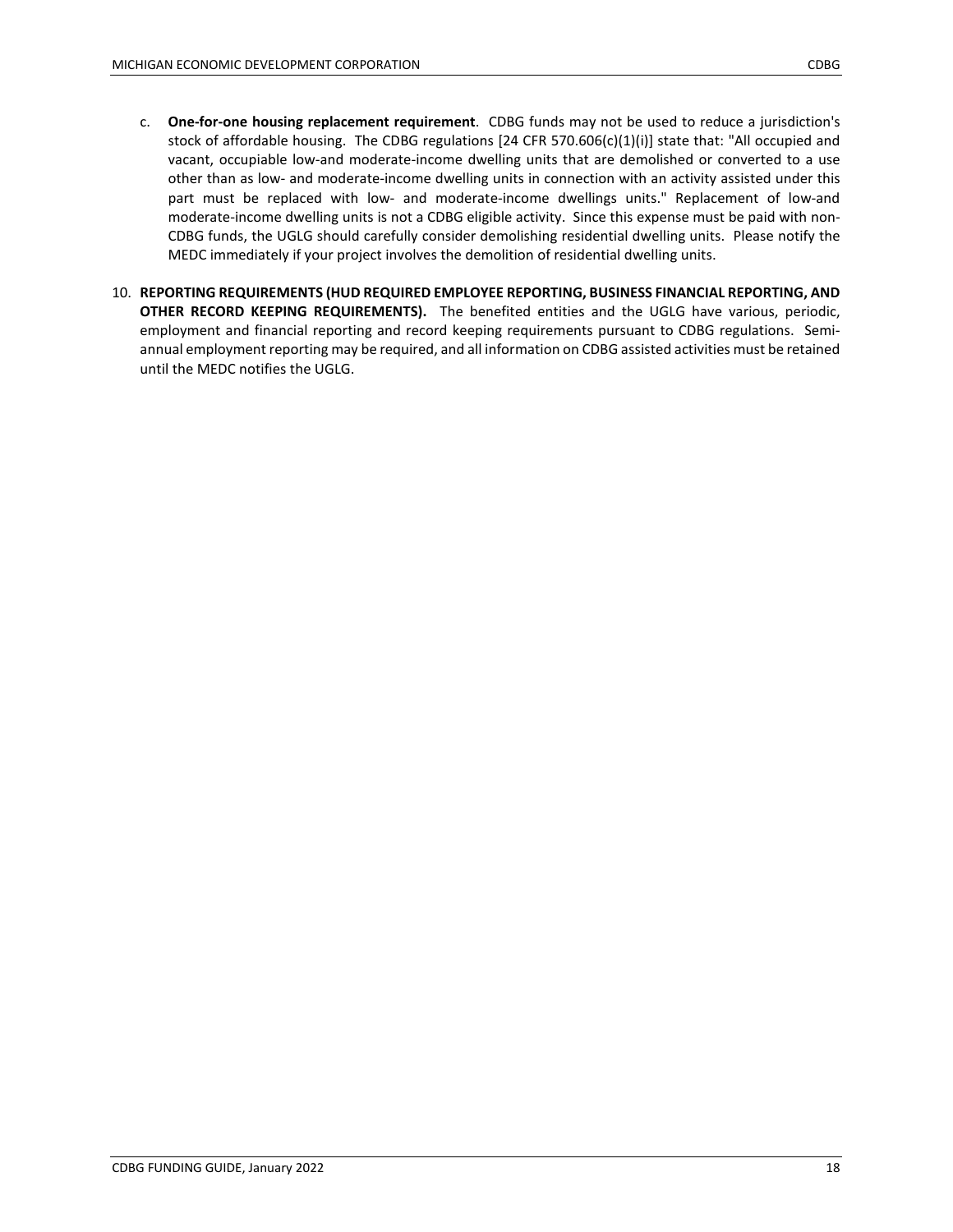**Please note**: The following steps are offered as general guidelines only to provide some guidance to communities on typical steps, timelines and responsibilities.

**In order to not jeopardize the project, it is critical that no work starts and that no contracts are signed until the applicant is given authorization by the MEDC.**

**GRANT PROCESS**. Application for a grant is a multiple step process that may take between 3-12 months, depending on complexity of project. Applications are generally received on an ongoing basis but may include competitive grant rounds for certain activities. In either case, the process remains the same. Once a project is identified and reviewed by MEDC leadership the UGLG works with MEDC staff to perform the following steps:

- 1. Project Identification and Intake
- 2. Offer Letter/Letter of Interest
- 3. Application
- 4. Procurement of a Certified Grant Administrator (CGA), if applicable
- 5. CDBG Compliance (Environmental Review, Lead and Asbestos Inspection, Etc.)
- 6. Complete Project Engineering
- 7. Construction Bids, if applicable
- 8. Underwriting and Financial Review
- 9. Term Sheet, if applicable
- 10. Recommendation by the MEDC to MSF on Project Funding
- 11. Grant Agreement
- 12. Grant Administration and Funding
- 13. Grant Closeout

**The Application** is a form that provides basic information on the proposed project, project activities, and a summary of the project budget including grant funds being requested and other funds supporting the proposed project. Grants will be awarded as funding availability allows.

**Applications for competitive allocations (rounds)** will be preceded with announcements to potential UGLGs, which will identify specific selection criteria that are outlined within this document. The competition will be publicly announced. Approved projects will include only those activities identified within this Guide and will be awarded as funding availability allows, as determined in the sole discretion of the MEDC and MSF.

The MEDC reserves the right to prescribe revisions in project proposals if activities prove to be CDBG ineligible, do not address program projects, or are not necessary project components; if proposed project costs are determined to be unacceptable, e.g., costs exceed CDBG requirements; or if there is not enough funding available to fully fund the request.

If funding is available and it has been determined that the proposed project has adequately met the screening guidelines and selection criteria, the UGLG will be authorized to proceed in the application process and execute a grant or loan agreement. A conditional grant award or commitment may be issued in the event there is a delay in receiving the state's allocation from HUD.

**Joint Applications\*** may be allowed on projects, consult with CDBG Program Manager for more information.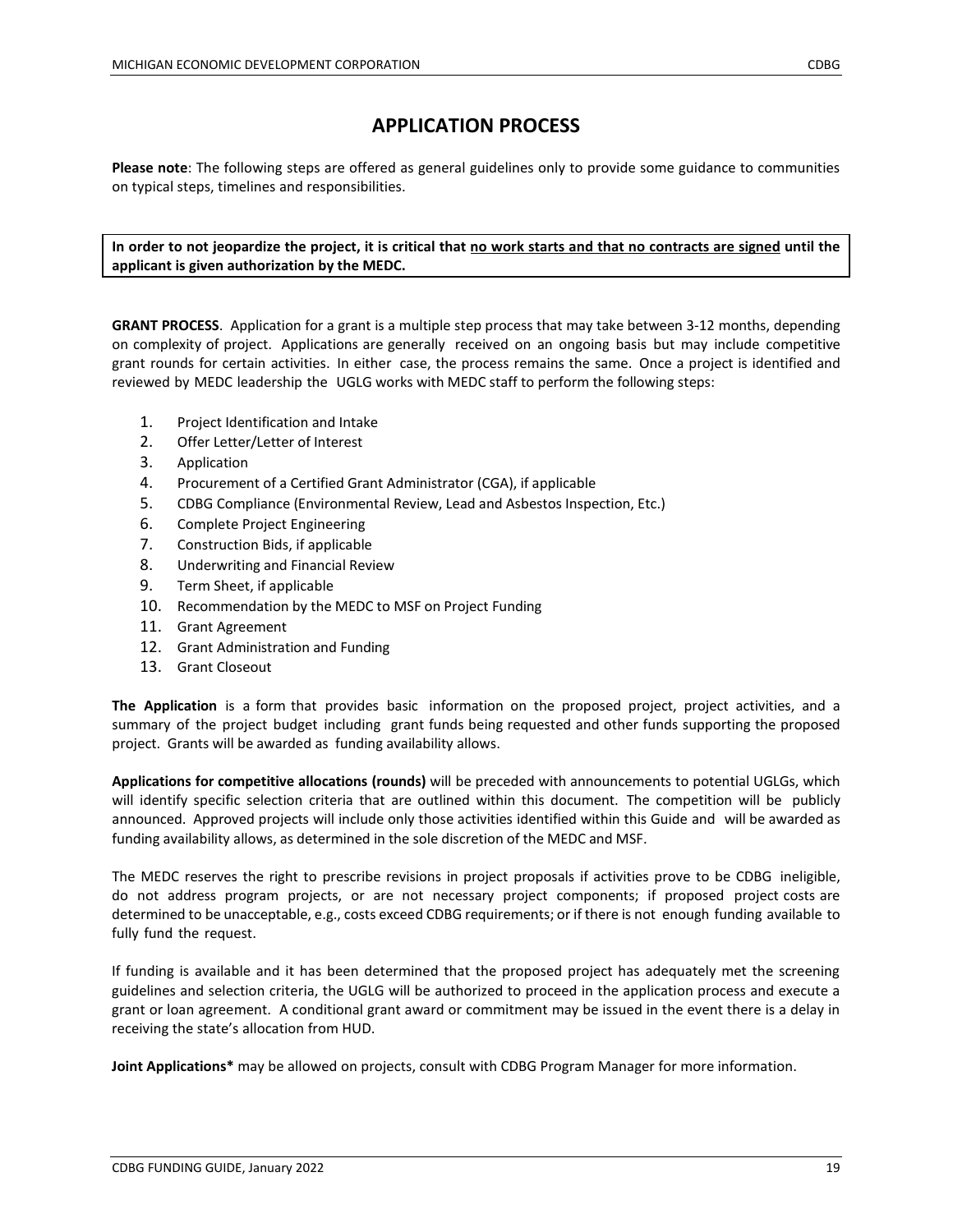# **UNDERWRITING AND SELECTION CRITERIA**

The following Underwriting and Selection Criteria will be used to consider a project for funding. A system based on screening guidelines and selection criteria is used to evaluate and invite applications and approve funding. The screening guidelines are considered to be thresholds that must be met or exceeded for a particular project to receive funding. If these thresholds are met by a proposed project, a positive funding decision may be made depending on the availability of funds, capacity of UGLG, quality of jobs, project financial sustainability and compliance with all other program requirements. The selection criteria are used to weigh the viable aspects of projects when a competitive award is to be determined.

*Administration and compliance of current and previous grant awards will be considered, during funding evaluation, to establish capacity of the UGLG and CGA.*

1. **CDBG Cost Per Job**. A job is defined as a full-time and **full time equivalent (FTE)\*** permanent position. The total "CDBG cost per job" is calculated by dividing:

Total dollar amount of CDBG funds to be spent for the activity (excluding administration of grant) Total number of jobs to be created or retained as a result of each facility/improvements by all the businesses for which the project is principally being undertaken.

- 2. **Underwriting (Financial Viability)**. The CDBG regulations contain Guidelines and Objectives for Evaluating Project Costs and Financial Requirements. The MEDC shall consider the guidelines provided as an appendix to the CDBG regulations at 24 CFR Part 570 for basic financial underwriting of projects being considered for all entities that will benefit from funding. The level to which the guidelines will be implemented is project- and circumstance-specific. Below are the financial viability criteria:
	- a. **Project Costs are Reasonable**. A breakdown of ALL costs (CDBG, local, private funds and any other source of funds) associated with the project will be evaluated to determine the reasonableness of each cost. The following will be required:
		- **Engineering Cost Estimates are not required but the cost must not exceed the industry average of** 20% of construction cost.
		- Certified Grant Administrator Cost (CGA) follow MEDC's CGA procurement process;
		- Construction Cost the following will be required:
			- 1. After written authorization, complete project engineering and/or have architectural drawings necessary to bid.
			- 2. After completion of Plans & Specs, determine the wage decision(s) to be included in the specifications. (Wage decisions are NOT required for Rental Rehab projects under 8 units)
			- 3. Using the Plans & Specs, along with the correct wage decision(s), the Sealed Bid process must be completed.
				- a. Unless there is a sound business reason, the low bidder must be selected.
				- *b. For more information and forms see GAM, Chapter 4 - Procurement and Contracting*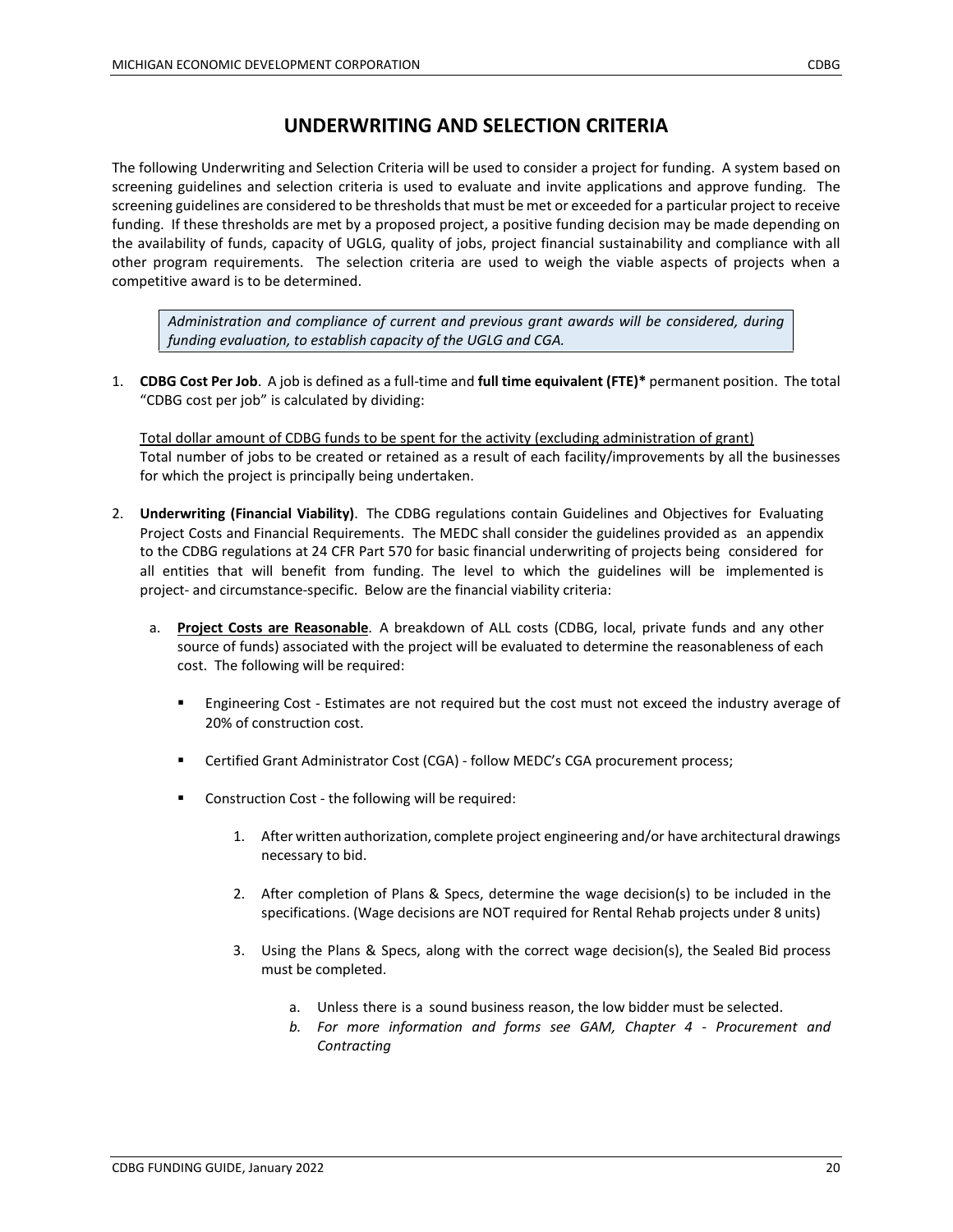- b. **Sources Are Committed**. Prior to Board Approval, or obtaining an executed Grant Agreement, CDBG Staff requires a formal commitment letter, if a loan is required for the project. The commitment letter indicates the borrower has passed the lenders underwriting guidelines and that the loan has been approved.
- c. **CDBG Funds Are Not Substituted for Non-Federal Funds**. The recipient should clearly establish that there is a need for the investment of public resources. This is typically done by identifying that total funding for the project has a financing gap or a rate of return gap. The level of analysis will vary with the nature and complexity of the project.
- d. **Financial Feasibility**. The financial viability can be evaluated based on assumptions about the project's market share, sales levels, growth potential, revenue projections, project expenses, and debt service or other private committed financing sources, equity contribution in place and any other non-MSF financial source verified to determine if the project will at least break even.
- e. **Owner's Equity Return is Not Unreasonably High**. CDBG should not provide more than a reasonable return on investment to an owner, given industry rates of return, local conditions, and the risk of the project.

The following will be the required structure for CDBG grants that involve an income generating property and/or a project activating or reactivating space:

- 1) Eligible matching **Soft Costs\***must be authorized by the MEDC in writing, have invoices and be incurred during the term of work of the CDBG grant.
- 2) Developer fees and related party fees will not be eligible for CDBG funding.
- f. **CDBG Funds Disbursed Pro Rata**. As a general rule, CDBG funds should be disbursed proportional to the percentage of the project they fund. CDBG money should not be the first money into a project, but rather should flow into a project in proportion to other project funding sources. For example, if CDBG funds are 20% of the project, CDBG funds should not exceed 20% of the aggregate proceeds disbursed. Exceptions may be made if funds are allocated for acquisition that must occur first or that funds must be disbursed pro rata for the required cash match of an infrastructure project, but not for the required private investment rate.
- 3. **Other Due Diligence Requirements**. In addition to the financial review, there are other items that will be considered during the due diligence process.
	- a. Background Checks. The MEDC has established requirements to ensure that funds awarded are not provided to any person that has been convicted of a criminal offense or held liable in civil proceedings that negatively reflects on the business integrity of the person based on a finding of embezzlement, theft, forgery, bribery, falsification or destruction of records, receiving stolen property, or violation of state or federal antitrust statutes, or as otherwise required by law. Any businesses or individuals benefitting from CDBG funds will be subject to background check.
	- b. Verification of Applicant/Developer/Business Owner. Documentation will be required to show ownership of property to be improved and the appropriate person(s)/member(s) to sign documents.
	- c. Excluded Parties List and HUD's Limited Denials of Participation List. Before a project is recommended to the MEDC, it will be verified that any business benefiting from the project is not on these federal lists. Any contractors or consultants associated with the project, after the signing of the grant agreement, will also be verified as they are selected.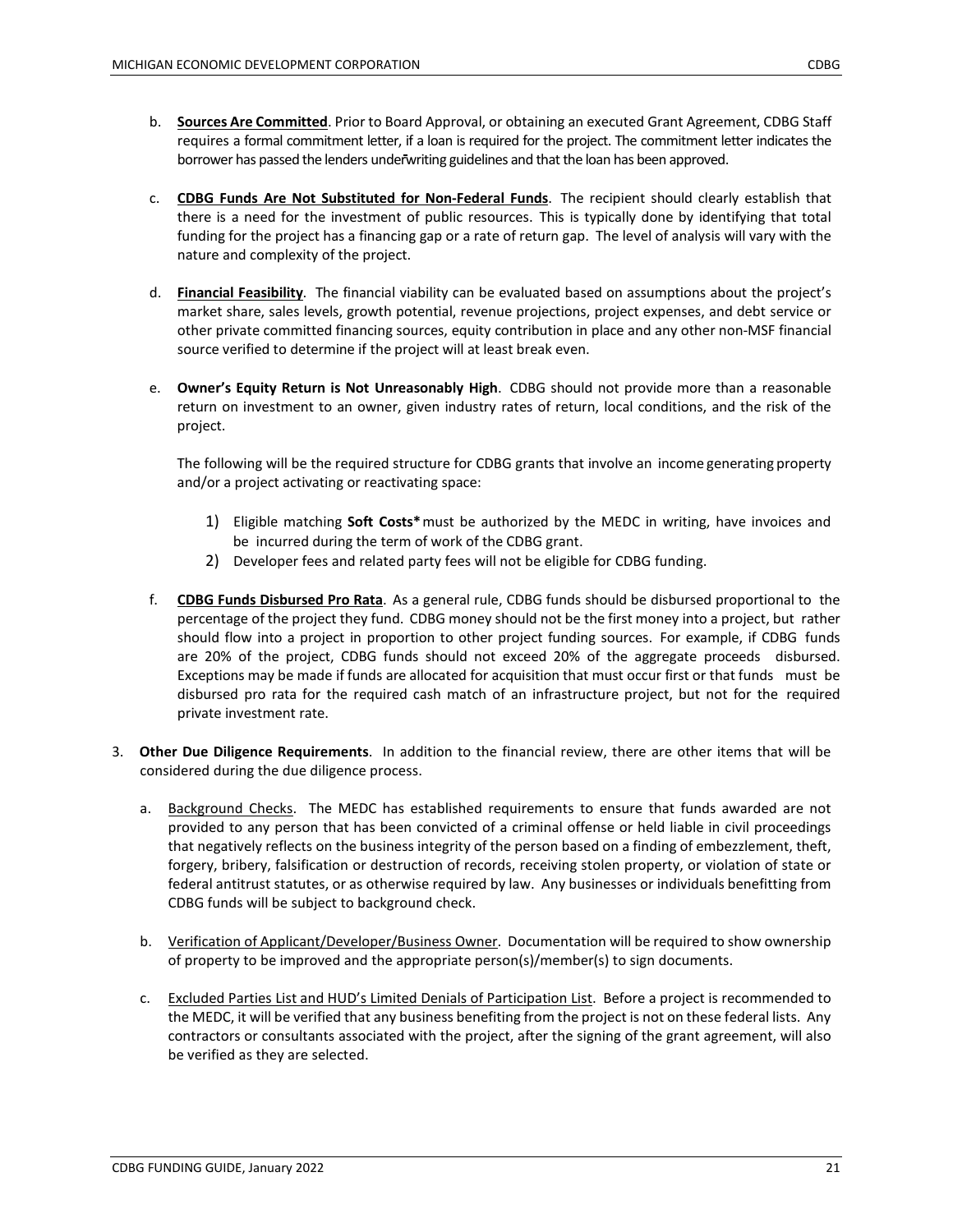d. Development Agreements. The MEDC may require a Development Agreements between the UGLG and business, entities and/or developer prior to MSF approval. UGLGs should consider obtaining security (in the form of liens, guarantees, mortgages, etc.) for the performance of obligations and must maintain appropriate levels of security, if obtained. UGLGs must ensure that entities, businesses/developers are aware that the development agreement obliges both the UGLG and the entities, business/developer to grant terms and conditions. The MEDC is not a party to the development agreement between the UGLG and entities, business/developer. The MEDC does not provide example Development Agreements, however, can provide a draft CDBG Grant Agreement between the MEDC and UGLG. It is strongly recommended that Development Agreements between the UGLG and entities/contractor/business/developer contain the requirements identified in the CDBG Grant Agreement.

**MAXIMUM PROJECT PERIOD**. Projects must be completed within 24 months, which is the CDBG grant's term of work. Funds not disbursed within the specified time limit may be recaptured by the MEDC for reallocation to eligible CDBG projects. All grant agreements will incorporate timelines to assure the project is on track to have successful completion within the grant term. The MEDC may make exceptions to grant/loan amount limits and project periods based on the project's impact on the community and the economy, the number of jobs created, the needs of the community, the level of benefits to LMI people and other considerations permitted under federal law. Exceptions will be considered as part of the funding decision and will be considered by the MEDC on a case by case basis.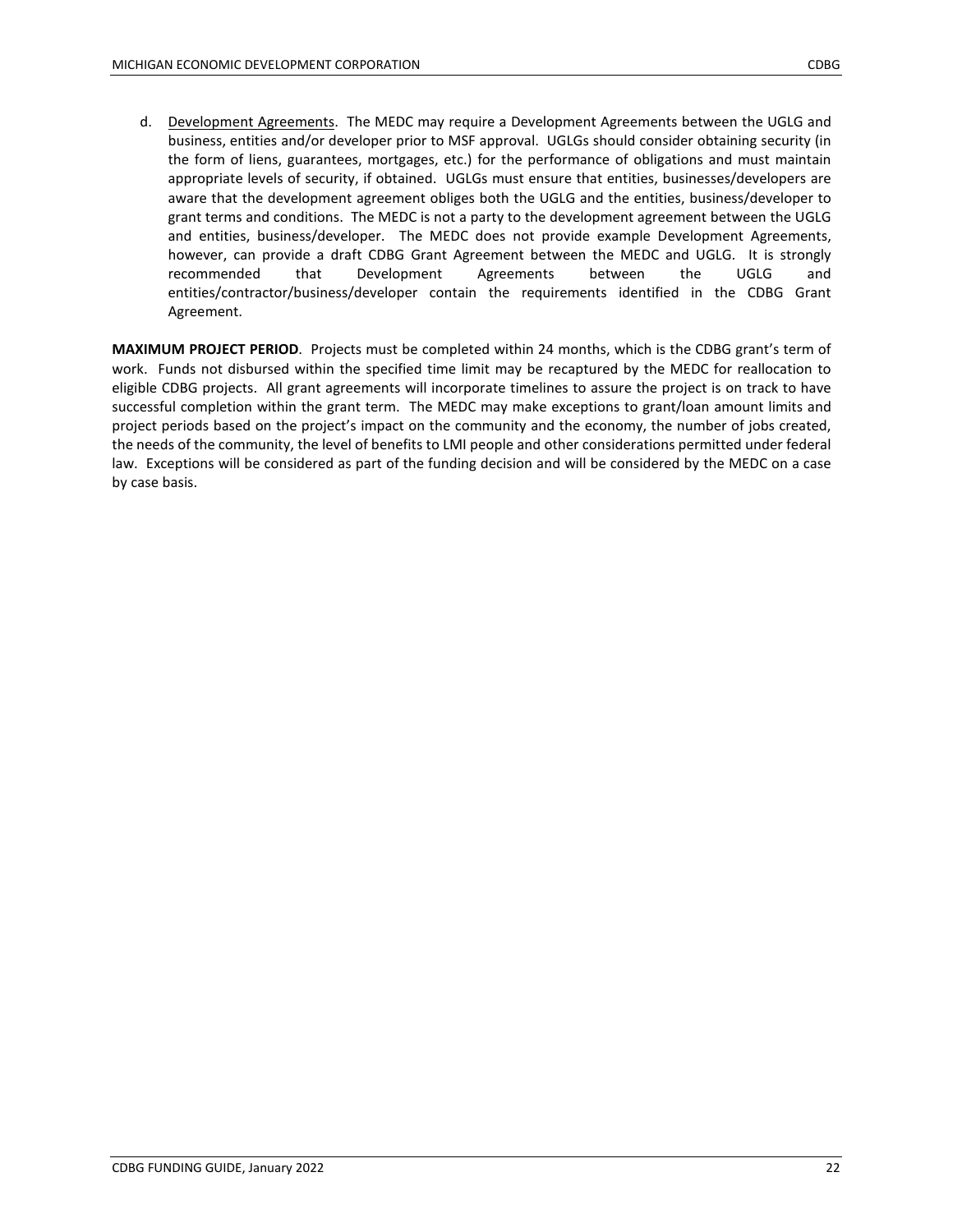## **APPENDIX**

**ACQUISITION**. Acquisition grants are available for acquisition of vacant, partially vacant, or substantially underused buildings, located in traditional downtowns for rehabilitation into a commercial/mixed use building that will result in job creation. CDBG funding can only be utilized for property acquisition activities. Program requirements:

- At least one appraisal completed within the past 12 months.
- **EXECUTE:** Current State Equalize Value (SEV).
- All taxes are current on property.
- **Projects that will rehabilitate significant structures, with preference to historic buildings and leverage** private/public funds to assist with the rehabilitation of the property at a 1:1 ratio of CDBG funds, may receive up to 75% of the property's appraised value towards acquisition of property.

**ANTI-PIRATING OF JOBS**. Section 588 of the Quality Housing and Work Responsibility Act of 1998 prohibits States and UGLGs from using CDBG funds for employment relocation activities or "job pirating". Job pirating refers to the use of federal funds to lure or attract a business and its jobs from one community to another community. CDBG Funds may not be used to assist for- profit businesses, including expansions, as well as infrastructure improvement projects or business incubators which are designed to facilitate business relocation IF:

- The funding will be used to assist directly in the relocation of a plant, facility or operation; and
- The relocation is likely to result in a significant loss of jobs in the labor market area from which the relocation occurs.

**AREA BENEFIT.** A LMI Area Benefit Criteria (LMA) Activity is one whose benefits are available to all the residents in a particular service area where at least 51% of the residents are LMI persons.

**BLIGHT**. To qualify under this National Objective on an area basis, an activity must meet the following: The area must be designated as a slum or blighted area by the applicant and must meet the definition of a slum, blighted, deteriorated, or deteriorating area under a State or local law. A sample UGLG Ordinance Defining Slum and Blighted Area (Form 2-B) used to define slum or blighted areas is attached to this chapter. A sample resolution for a local government to use to declare a specific area as slum/blighted is also attached to this chapter, Form 2-B. Both are required and must be re-determined every ten years for continued qualification; AND the area must exhibit at least one physical signs of blight or decay as described in *GAM Chapter 2 – National Objective*.

**CDBG LOAN PROGRAM (CLP) aka RLF**. The intent of the RLF is to provide CDBG eligible loans to businesses and UGLGs located within 9 geographic regions established by the MSF, or within the geographic boundaries of an existing Local RLF within the identified regional territory. The MEDC will work with the identified funds to consider projects with existing funding and new funds. However, the MEDC does not intend to further capitalize any funds that are remaining local due to the goal of streamlining funding and creating efficiencies throughout the state. Please note due to the unique nature of these projects and goal of supporting eligible projects brought forward by the funds, Community Development criteria may be waived by MEDC staff.

**CONTINUING ACTIVITY**. Defined as the successful funding of an eligible CLP loan activity or extension of commercial credit in the preceding 24 months  $(7/1 - 6/30)$  or, in the cases in which the RLF had insufficient funds to advance on a proper loan request, a request for assistance was made of the State CDBG program and a loan/grant was approved, with a loan/grant agreement having been signed.

If the definition of Continuing Activity is not met, the CDBG Regional RLF Manager will have removed the revolving fund distinction from the CDBG funds. The funds will be reclassified as general CDBG funds, and, per State policy, must be returned to the State as general program income.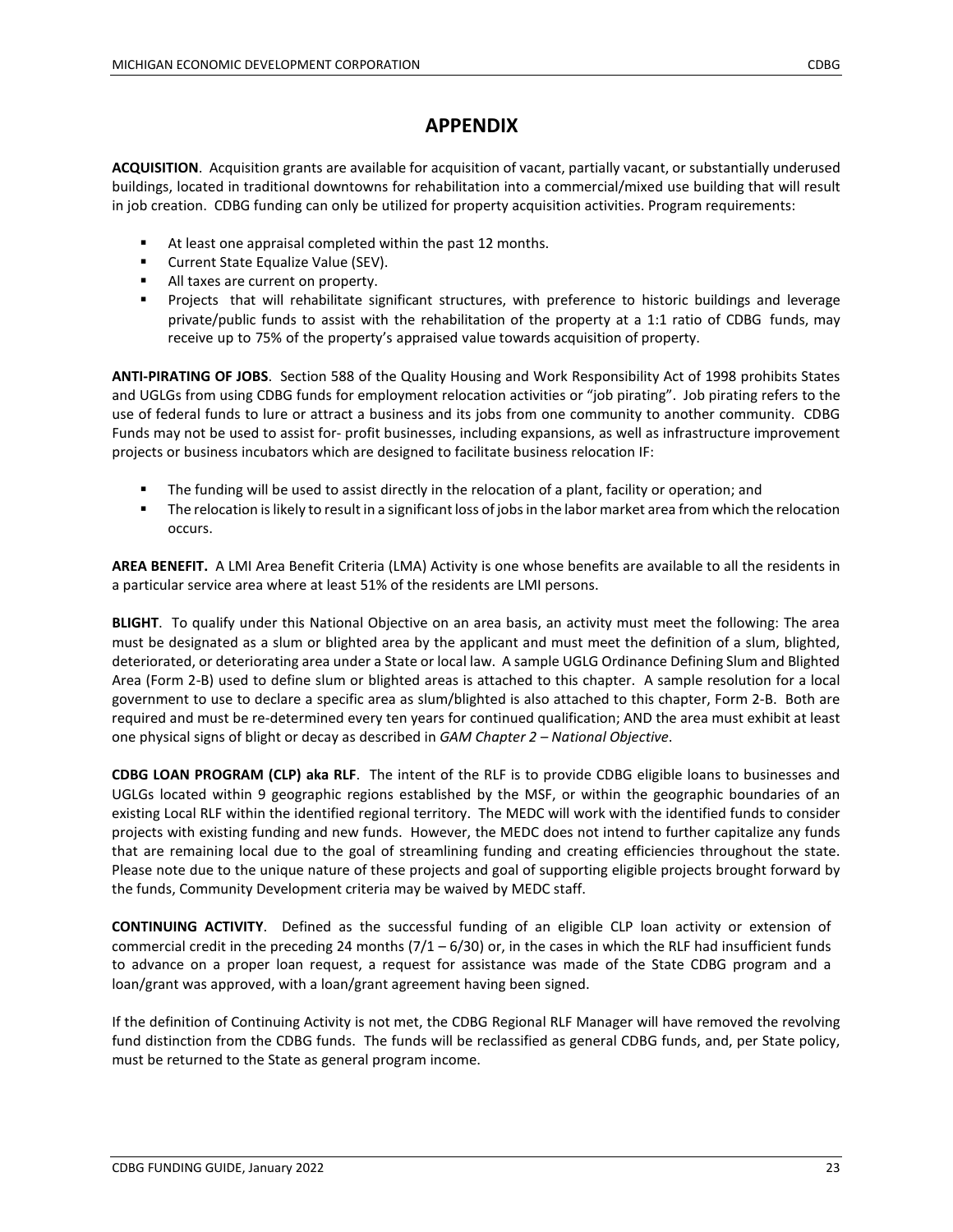**FTE**. Full Time Equivalent is a combination of employees that individually have less than 2080 hours of paid employment on an annual basis or work less than 40 hours per week, and are converted to FTE jobs by dividing the total annual hours worked by 2080 or dividing the total weekly hours by 40.

**HOUSING AND COMMUNITY DEVELOPMENT ACT (HCDA) of 1974**. When Congress passed the HCD Act of 1974, it broke down the barriers of prevailing practice - where under separate categorical programs, the Federal Government had made the decisions about every community development project undertaken by cities. The HCD Act departed from this model by creating the CDBG program. CDBG merged 7 categorical programs into a block of flexible community development funds distributed each year by a formula that considers population and measures of distress including poverty, age of housing, housing overcrowding, and growth lag. Grantees now determine what activities they will fund as long as certain requirements are met, including that each activity is eligible and will meet one of the three broad national objectives of the program.

**HOUSING QUALITY STANDARDS (HQS**). HQS define "standard housing" and establish the minimum criteria for the health and safety of program participants. Current HQS regulations consist of 13 key aspects of housing quality, performance requirements, and acceptability criteria to meet each performance requirement. HQS includes requirements for all housing types, including single and multi-family dwelling units, as well as specific requirements for special housing types such as manufactured homes, congregate housing, single room occupancy, shared housing, and group residences.

**INCOME CERTIFICATION**. This form is used for Job Creation projects and is completed for all new hires at the time of hire. HUD-required information includes race and ethnicity, annual household family income, employment status prior to this job, date of hire, full-time, number of part-time hours, job type, and acceptance of employer-sponsored health care benefits.

**JOB CREATION.** The job commitment should be realistic in determining the total number of jobs, the number of jobs to be filled by LMI persons, and the timeframe for hiring. The funding amount for job creation activities must not exceed \$35,000 per FTE. Failure to comply with the requirement to benefit at least 51% LMI persons could result in the State requiring repayment of all of CDBG funds spent on the project. The business must continue to collect income verifications from all applicants and employees hired until hiring is complete and the jobs are monitored and verified by the MEDC.

**JOB CREATION SUMMARY REPORT**. The business must report the following data as of report period end date: total number of all full-time jobs, total hours per week for all part-time jobs, and Income Certification forms for all new hires during report period.

**JOBS** are defined as full-time and full-time equivalent (FTE) permanent jobs. The Department of Labor allows jobs of 35 hours or more per week to be classified as full time jobs. All such jobs should be broken out from the part time jobs and counted fully. Notwithstanding the fact that 35-hour jobs can be counted as full-time employment, any part-time jobs requiring less than 35 hours per week must be converted to FTE jobs using a factor of 40 hours for each full-time job.

**JOINT APPLICATIONS**. When two eligible UGLGs are facing a common problem, they may submit a joint application. In order to qualify, UGLGs must not only share a common problem, but must also be able to demonstrate that a joint effort is required to solve the problem. Joint applications are generally required when less than 51% of the beneficiaries are located within the jurisdiction of the lead UGLG. A resolution outlining the lead UGLG and responsibilities of both UGLGs is required for the MEDC to consider a Joint Application for a project.

**LIMITED CLIENTELE**. Pursuant to 24 CFR 570.208(a)(2)(i)(A) limited clientele activities are defined, in part, as:

(i) An activity which benefits a limited clientele, at least 51 percent of whom are low- or moderate-income persons. (The following kinds of activities may not qualify under paragraph (a)(2) of this section: activities, the benefits of which are available to all the residents of an area; activities involving the acquisition,